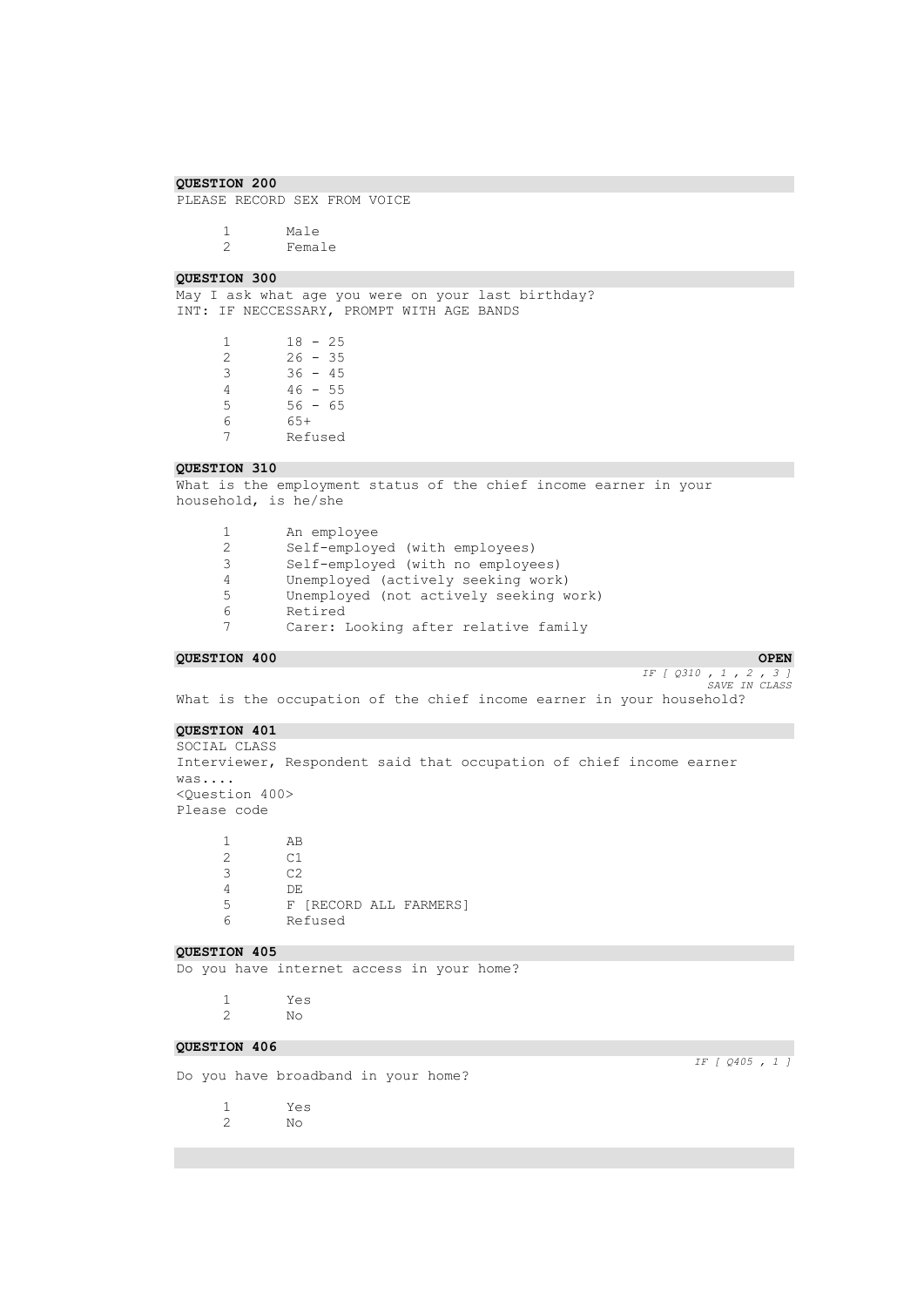Do you use the internet regularly yourself?<br>  $\frac{1}{1}$ 1 Yes 2 No

### **QUESTION 408**

Are there other people in your household that use the internet regularly?

1 Yes 2 No

### **QUESTION 410**

What best describes the people you live with? READ OUT

- 1 I live alone<br>2 All people is
- All people in my home are over 15 years of age 3 Both adults and children under 15 years of age live in my home

### **QUESTION 420**

How many people over 15 years of age live in your home?

 $\begin{array}{ccc} 1 & & 1 \\ 2 & & 2 \end{array}$  $\begin{array}{ccc} 2 & & 2 \\ 3 & & 3 \end{array}$  $\begin{array}{ccc} 3 & & 3 \\ 4 & & 4 \end{array}$  $rac{4}{5}$ 5 5 6 6 7 or more

### **QUESTION 430**

*IF [ Q410 , 2 , 3 ]* 

*IF [ Q410 , 2 , 3 ]* 

And how many of these are typically in the house during the day (for example for 5-6 hours during the day)

 $\begin{array}{ccc} 1 & & 1 \\ 2 & & 2 \end{array}$ 2 2  $\begin{array}{ccc} 3 & \hspace{1.5cm} & 3 \\ 4 & \hspace{1.5cm} & 4 \end{array}$  $\begin{array}{ccc} 4 & & 4 \\ 5 & & 5 \end{array}$ 5 5 6 6 7 or more 8 None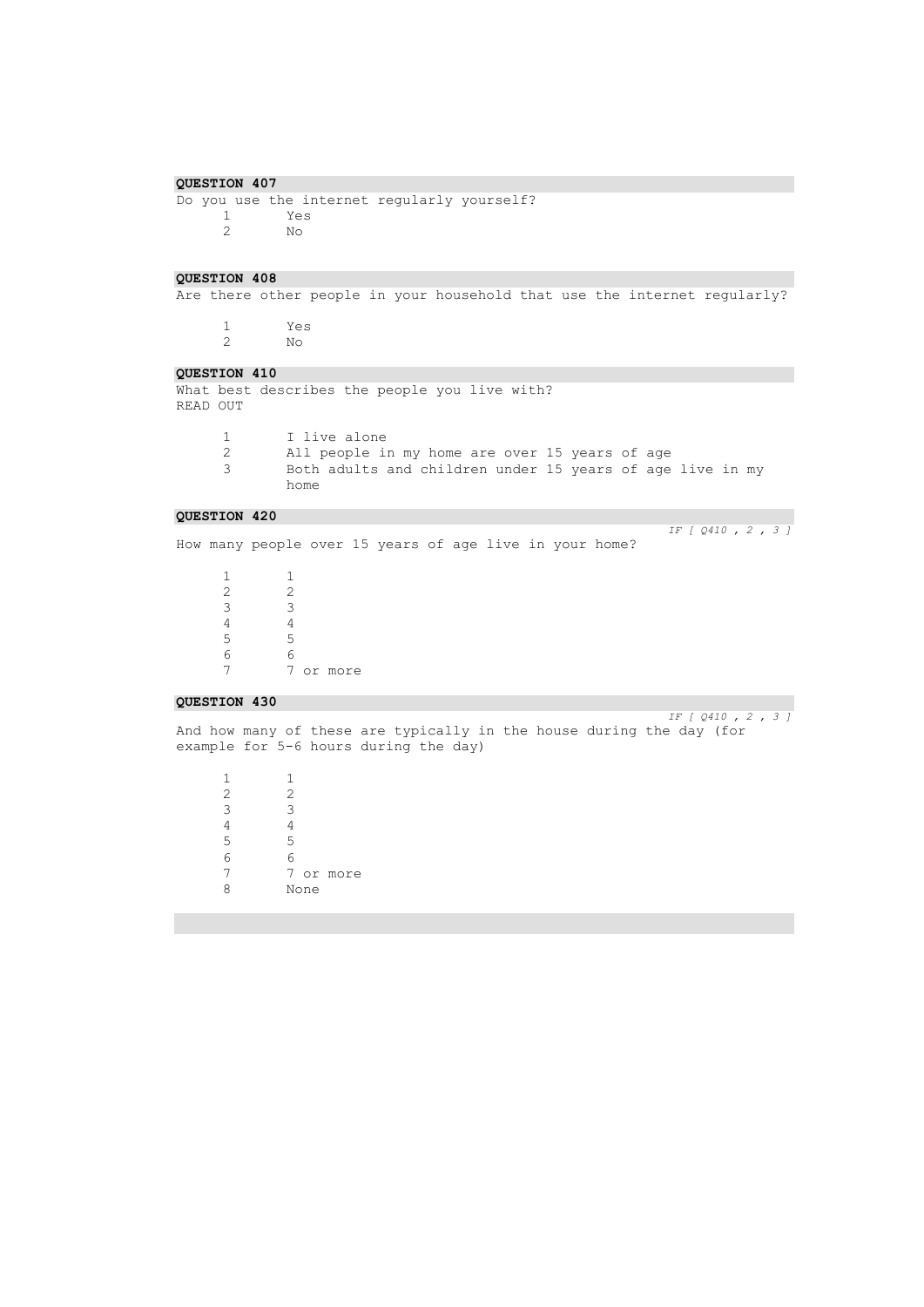*IF [ Q410 , 3 ]* 

```
How many people under 15 years of age live in your home?
         \begin{array}{ccc} 1 & \hspace{1.5cm} & 1 \\ 2 & \hspace{1.5cm} & 2 \end{array}2 2
                     3 3
         4 4<br>5 5
                     5 5
         6 6
         7 7 or more
```
### **QUESTION 4312**

*IF [ Q410 , 3 ]*  And how many of these are typically in the house during the day (for exanmple for 5-6 hours during the day)

1 1  $\begin{array}{ccc} 2 & & 2 \\ 3 & & 3 \end{array}$  $\begin{array}{ccc} 3 & & 3 \\ 4 & & 4 \end{array}$ 4 4 5 5 6 6 7 7 or more<br>8 None None

### **QUESTION 431**

And now, I would like to ask you a few questions about your general attitudes towards energy, electricity use and the electricity bill. Please rate each of the following statements on a scale of 1 to 5 where 1 is strongly agree and 5 is strongly disagree

### **QUESTION 4311**

```
3 I we am are interested in changing the way I we use 
       electricity if it reduces the bill
```
- 4 I we am are interested in changing the way I we use
	- electricity if it helps the environment
- 5 I we can reduce my electricity bill by changing the way the people I we live with use electricity

| PUT IN state 04311,1 |
|----------------------|
| QUESTION 4331        |
| PUT IN state 04311,2 |
|                      |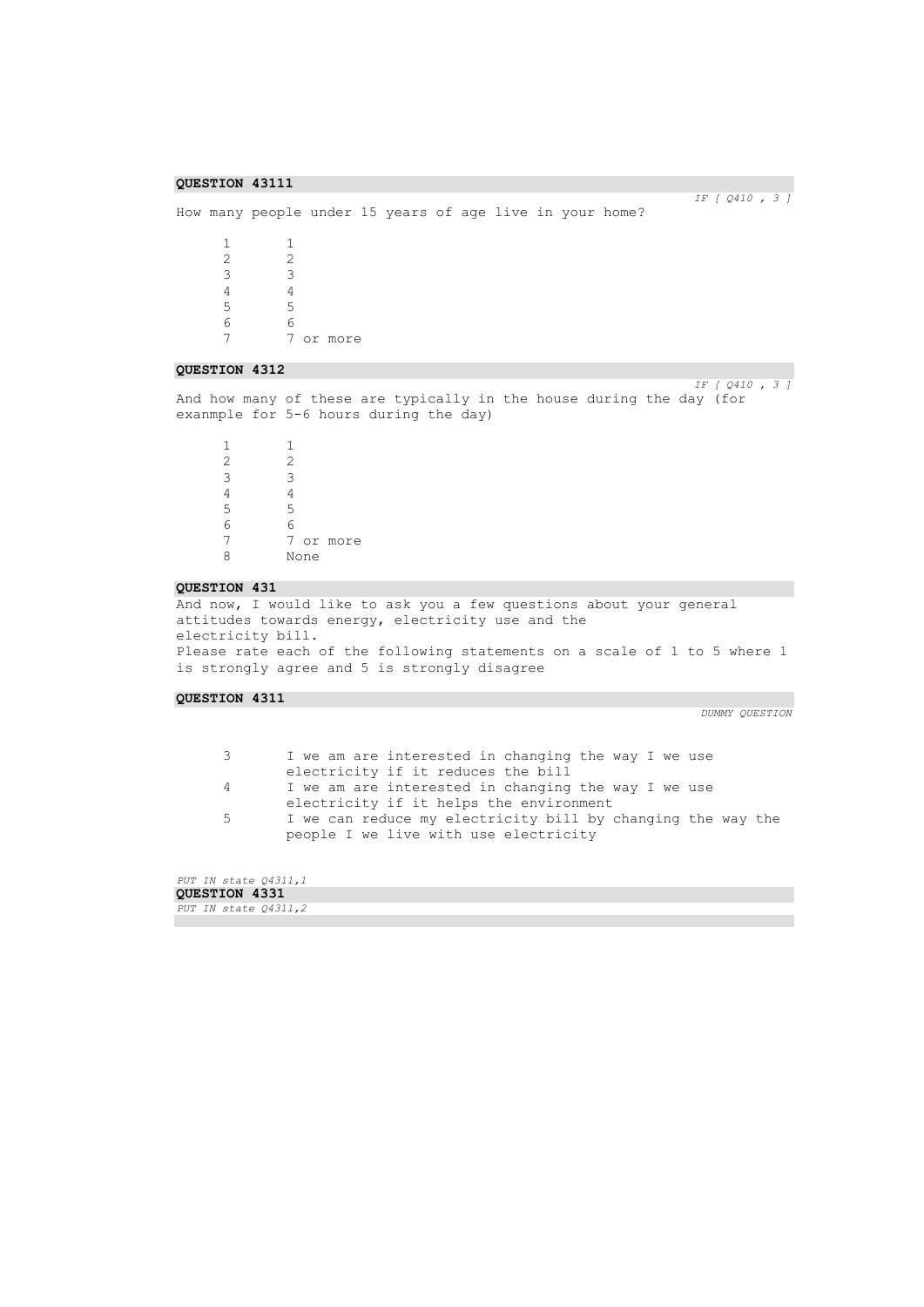# *PUT IN state Q4311,3*

```
QUESTION 4331 
I we am are interested in changing the way I we use electricity if it 
reduces the bill 
       \begin{array}{ccc} 1 & 1 - \text{strongly agree} \\ 2 & 2 \end{array}2 2
       3 3
       4 4<br>5 5
                5 5 - strongly disagree
PUT IN state Q4311,4 
QUESTION 4331 
I we am are interested in changing the way I we use electricity if it 
helps the environment 
       \begin{array}{ccc} 1 & 1 - \text{strongly agree} \\ 2 & 2 \end{array}2 2
       3 3
       4 4
       5 5 - strongly disagree
PUT IN state Q4311,5 
QUESTION 4331 
I we can reduce my electricity bill by changing the way the people I we 
live with use electricity
       1 1 - strongly agree
       \begin{array}{ccc} 2 & & 2 \\ 3 & & 3 \end{array}3 3
       \begin{array}{ccc} 4 & & 4 \\ 5 & & 5 \end{array}5 5 - strongly disagree
QUESTION 432 
And now, I would like to ask you a few questions about your own efforts 
to date to reduce your electricity usage in your
```
household.

Please rate each of the following statements on a scale of 1 to 5 where 1 is strongly agree and 5 is strongly disagree

### **QUESTION 4321 MULTIPLE**

*DUMMY QUESTION* 

```
1 I we have already done a lot to reduce the amount of 
       electricity I we use
2 I we have already made changes to the way I we live my life 
       in order to reduce the amount of electricity we use.
3 I we would like to do more to reduce electricity usage
4 I we know what I we need to do in order to reduce 
       electricity usage
```
*PUT IN state1 Q4321,1*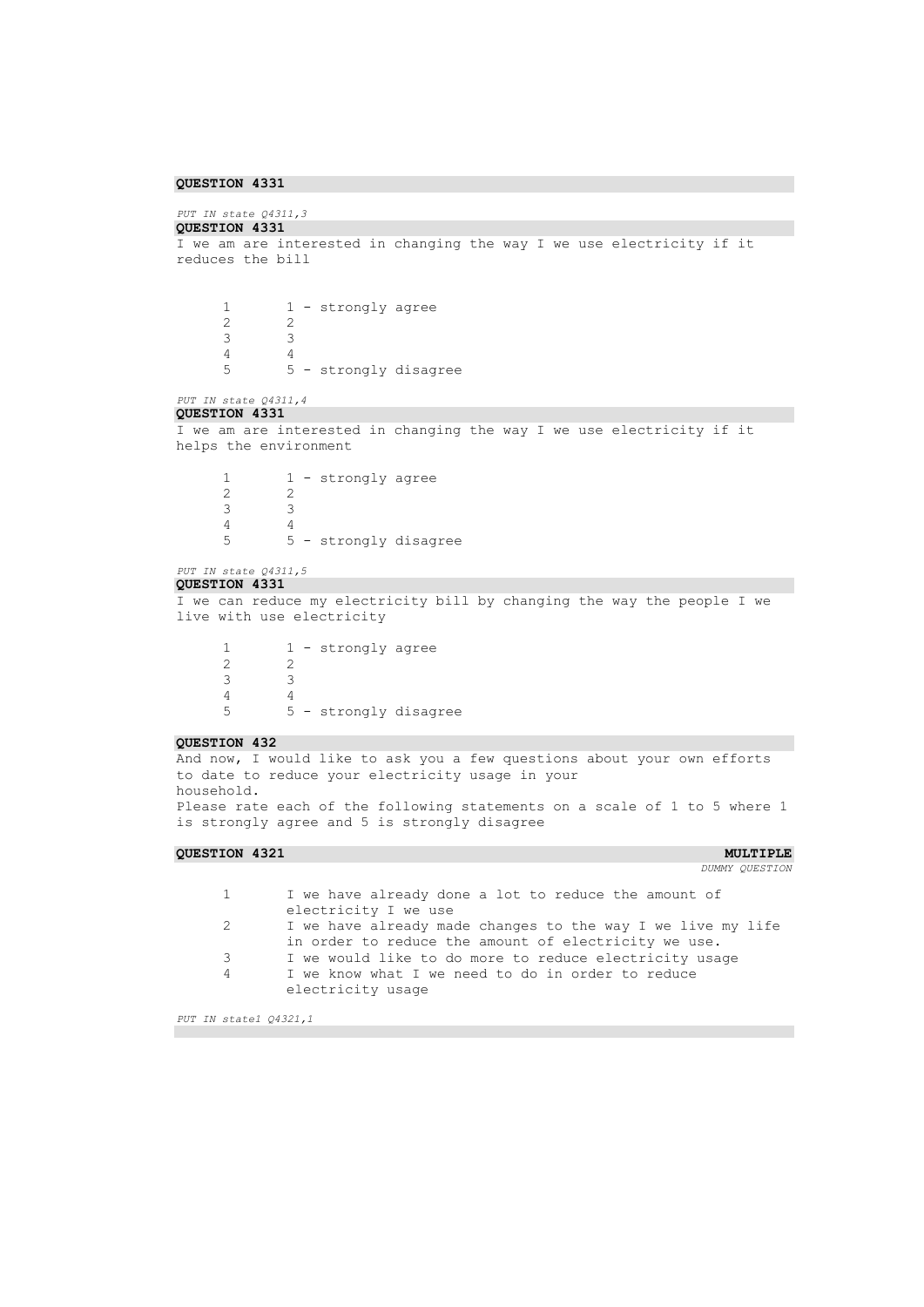```
QUESTION 4332 
I we have already done a lot to reduce the amount of electricity I we use
       1 - strongly agree
            ADD TO Q4321 [ 1 ] 
       2 \psi ADD TO Q4321 [ 1 ] 
       \begin{array}{ccc} 3 & & 3 \\ 4 & & 4 \end{array}\begin{array}{ccc} 4 & & 4 \\ 5 & & 5 \end{array}5 5 - strongly disagree
PUT IN state1 Q4321,2 
QUESTION 4332 
I we have already made changes to the way I we live my life in order to 
reduce the amount of electricity we use.
       1 - strongly agree
            ADD TO Q4321 [ 2 ] 
       2 \theta 2 ^2 ADD TO Q4321 [ 2 ] 
       \begin{array}{ccc} 3 & \hspace{1.5cm} & 3 \\ 4 & \hspace{1.5cm} & 4 \end{array}\begin{array}{ccc} 4 & & 4 \\ 5 & & 5 \end{array}5 5 - strongly disagree
PUT IN state1 Q4321,3 
QUESTION 4332 
I we would like to do more to reduce electricity usage
       1 1 - strongly agree<br>
\updownarrow \qquad ADD TO 04321 [ 3 ]
                   ADD TO Q4321 [ 3 ] 
       2 2
            ADD TO Q4321 [ 3 ] 
       3 3
       \begin{array}{ccc} 4 & & 4 \\ 5 & & 5 \end{array}5 5 - strongly disagree
PUT IN state1 Q4321,4 
QUESTION 4332 
I we know what I we need to do in order to reduce electricity usage
       1 - strongly agree
            ADD TO Q4321 [ 4 ] 
       2 2
            ADD TO Q4321 [ 4 ] 
       3 3
       \begin{array}{ccc} 4 & & 4 \\ 5 & & 5 \end{array}5 5 - strongly disagree
PUT IN state1 Q4321,5
```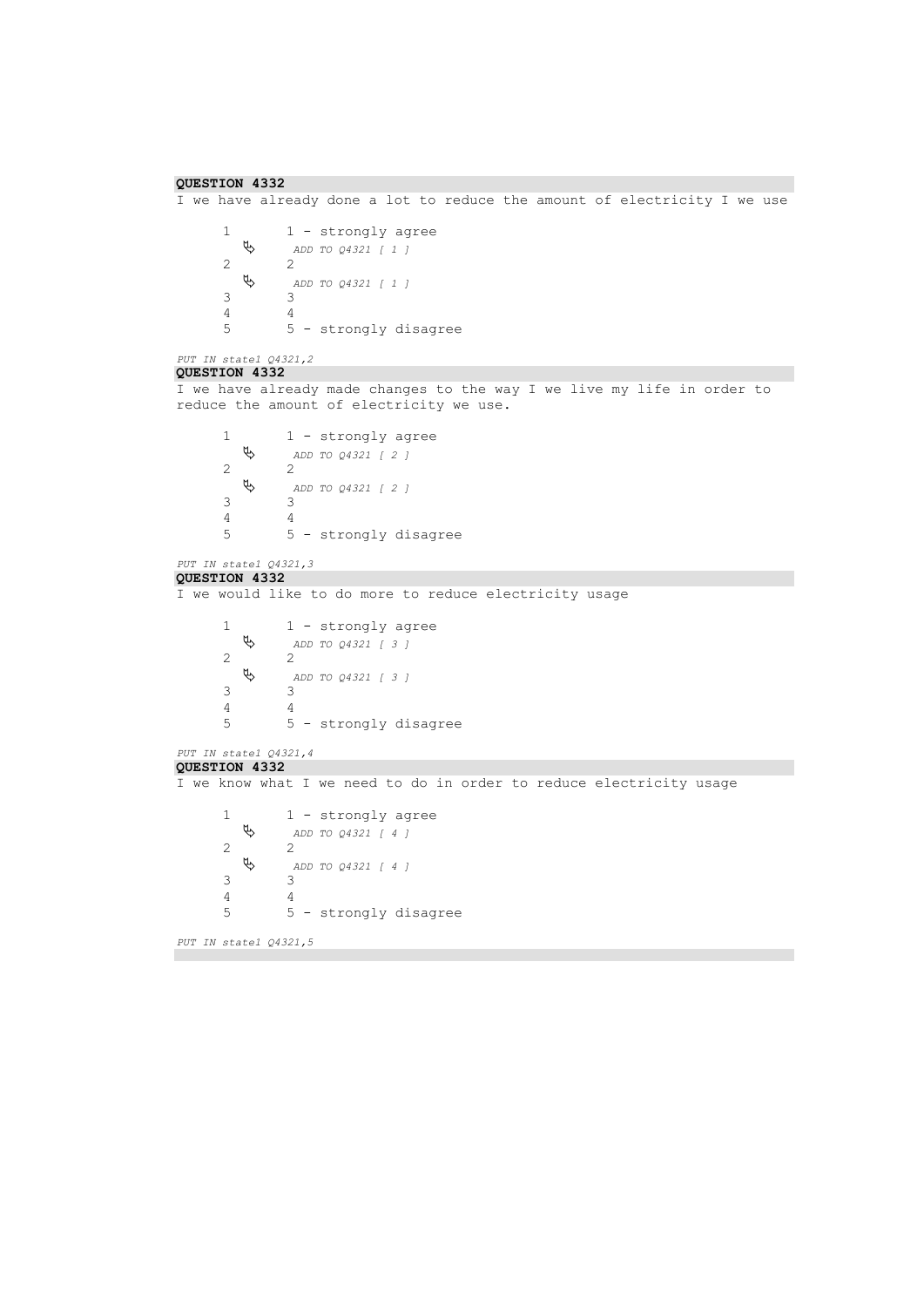## **QUESTION 433**

*IF [ Q4321 , 1 , 2 ]*  Thinking about the energy reduction activities undertaken by you or your family/household, in the last year, did your efforts reduce your bills?

1 Yes 2 No Don't know

### **QUESTION 434** NUMBER *QUESTION 434*

*IF [ Q433 , 1 ]*  Approximately what % savings on average did you achieve on the average bill?

### **QUESTION 435**

*IF [ Q4321 , 3 , 4 , 5 \ # Q4321 , 1 , 2 ]*  Please rate each of the following statements on a scale of 1 to 5 where 1 is strongly agree and 5 is strongly disagree

# **QUESTION 4351**

| $\mathbf{1}$                                                  | It is too inconvenient to reduce our usage of electricity  |  |  |  |  |
|---------------------------------------------------------------|------------------------------------------------------------|--|--|--|--|
| 2                                                             | I do not know enough about how much electricity different  |  |  |  |  |
| appliances use in order to reduce my usage                    |                                                            |  |  |  |  |
| 3<br>I am not be able to get the people I live with to reduce |                                                            |  |  |  |  |
|                                                               | their electricity usage                                    |  |  |  |  |
| 4                                                             | I do not have enough time to reduce my electricity usage   |  |  |  |  |
| 5                                                             | I do not want to be told how much electricity I can use    |  |  |  |  |
| 6                                                             | Reducing my usage would not make enough of a difference to |  |  |  |  |
|                                                               | my bill                                                    |  |  |  |  |
|                                                               |                                                            |  |  |  |  |
| PUT IN state2 Q4351,1                                         |                                                            |  |  |  |  |
| <b>QUESTION 4352</b>                                          |                                                            |  |  |  |  |
|                                                               | IF $[Q4321, 3, 4, 5]$                                      |  |  |  |  |
|                                                               | It is too inconvenient to reduce our usage of electricity  |  |  |  |  |
| 1                                                             | - strongly agree                                           |  |  |  |  |
| $\mathbf{2}$                                                  | $\mathfrak{D}$                                             |  |  |  |  |
| 3                                                             | 3                                                          |  |  |  |  |
| 4                                                             | $\overline{4}$                                             |  |  |  |  |
| 5                                                             | 5 - strongly disagree                                      |  |  |  |  |
|                                                               |                                                            |  |  |  |  |
| PUT IN state2 Q4351,2                                         |                                                            |  |  |  |  |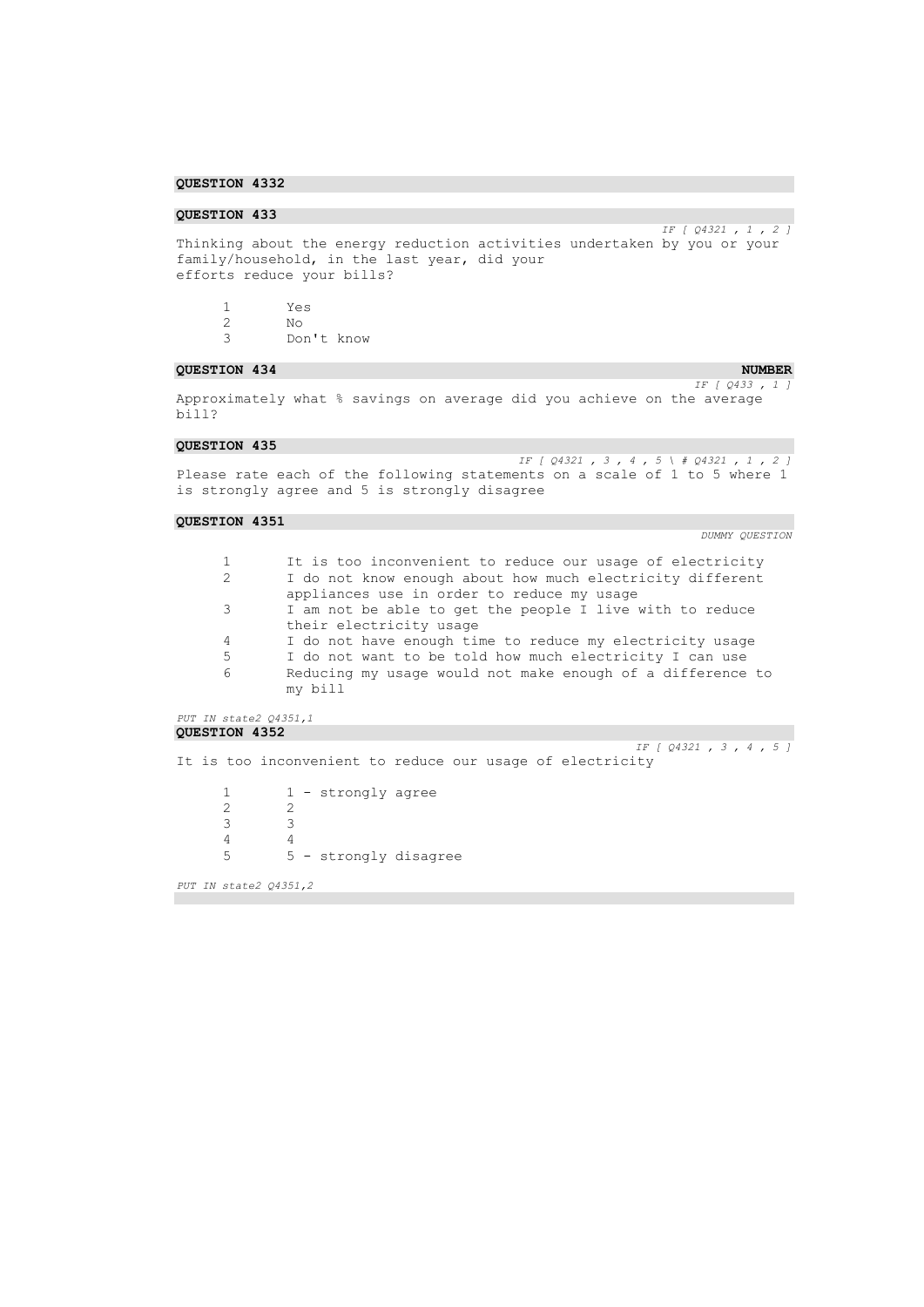```
QUESTION 4352
```

```
IF [ Q4321 , 3 , 4 , 5 ] 
I do not know enough about how much electricity different appliances use 
in order to reduce my usage
       1 1 - strongly agree<br>2 2
       2 2
       3 3
       \frac{4}{5}5 5 - strongly disagree
PUT IN state2 Q4351,3 
QUESTION 4352 
                                                                            IF [ Q4321 , 3 , 4 , 5 ] 
I am not be able to get the people I live with to reduce their 
electricity usage
       \begin{array}{ccc} 1 & 1 - \text{strongly agree} \\ 2 & 2 \end{array}2 2
       3 3
       \begin{array}{ccc} 4 & 4 \\ 5 & 5 \end{array}5 5 - strongly disagree
PUT IN state2 Q4351,4 
QUESTION 4352 
                                                                            IF [ Q4321 , 3 , 4 , 5 ] 
I do not have enough time to reduce my electricity usage
       \begin{array}{ccc} 1 & 1 - \text{strongly agree} \\ 2 & 2 \end{array}\begin{array}{ccc} 2 & & 2 \\ 3 & & 3 \end{array}3 3
       \begin{array}{ccc} 4 & & 4 \\ 5 & & 5 \end{array}5 5 - strongly disagree
PUT IN state2 Q4351,5 
QUESTION 4352 
                                                                            IF [ Q4321 , 3 , 4 , 5 ] 
I do not want to be told how much electricity I can use
       1 - strongly agree
       \begin{array}{ccc}\n2 & 2 \\
3 & 3\n\end{array}3 3
       \begin{array}{ccc}\n4 & & 4 \\
5 & & 5\n\end{array}5 5 - strongly disagree
PUT IN state2 Q4351,6 
QUESTION 4352 
IF [ Q4321 , 3 , 4 , 5 ] 
Reducing my usage would not make enough of a difference to my bill
       1 1 - strongly agree<br>2 2
                  2 2
       3 3
        4 4
       5 5 - strongly disagree
```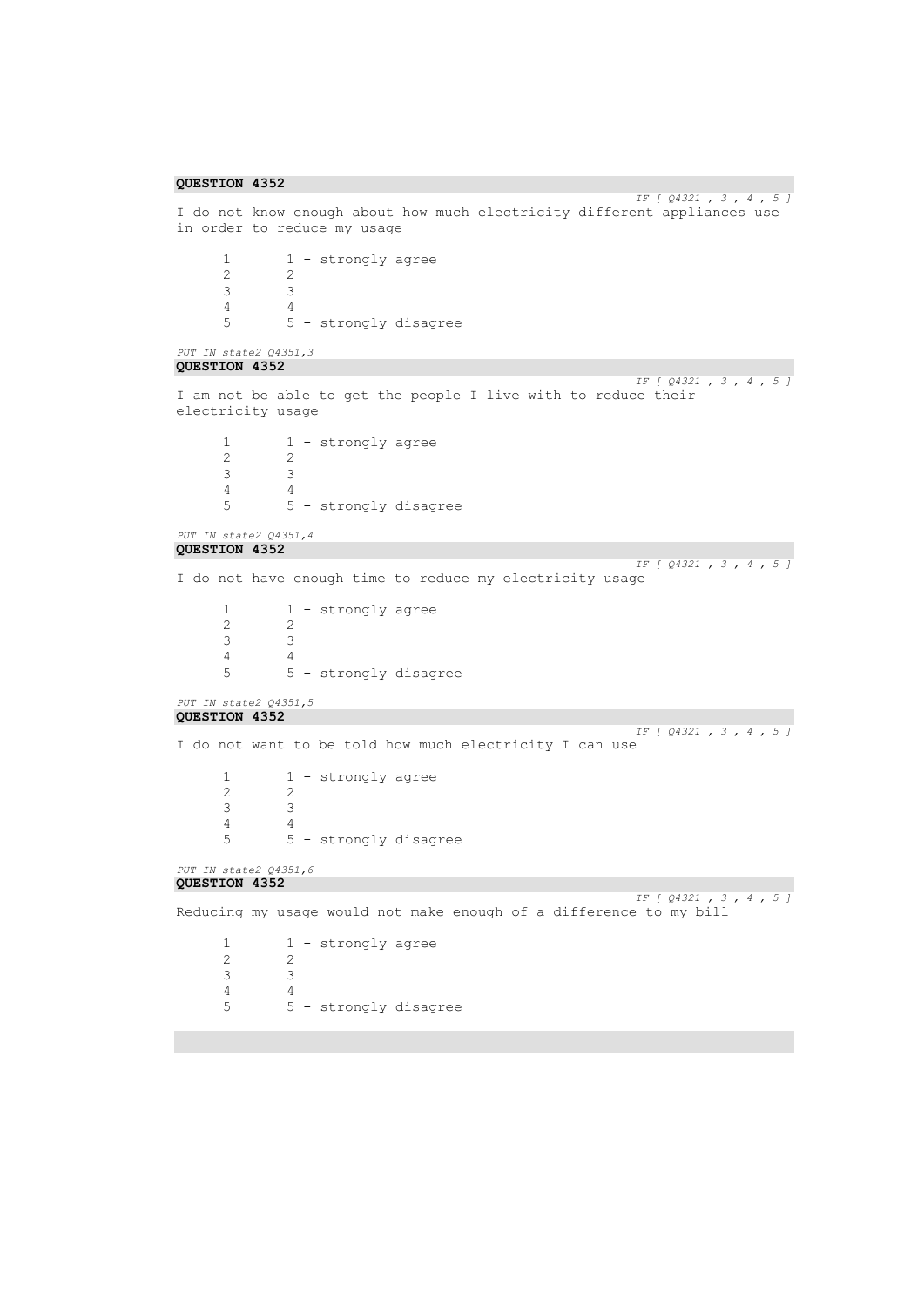*IF [ Q4321 , 3 , 4 , 5 ]*  If you were to make changes to the way you and people you live with use electricity, how much do you believe you could reduce your usage by?

| -1. | Nothing             |
|-----|---------------------|
| 2   | less than 5%        |
| 3   | Between 5% and 10%  |
| 4   | Between 10% and 20% |
| 5   | Between 20% and 30% |
| ี   | More than 30%       |

### **QUESTION 450**

I would now like to ask some questions about your home. Which best describes your home?

- 1 Apartment<br>2 Semi-deta 2 Semi-detached house
- Detached house
- <sup>4</sup> Terraced house<br>5 Bungalow
- 5 Bungalow
- 6 Refused

# **QUESTION 452**

Do you own or rent your home?

- 1 Rent (from a private landlord)<br>2 Rent (from a local authority) 2 Rent (from a local authority)<br>3 Own Outright (not mortgaged) 3 Own Outright (not mortgaged)<br>4 Own with mortgage etc 4 Own with mortgage etc
- Other

### **QUESTION 453** NUMBER **NUMBER NUMBER**

What year was your house built INT ENTER FOR EXAMPLE: 1981- CAPTURE THE FOUR DIGITS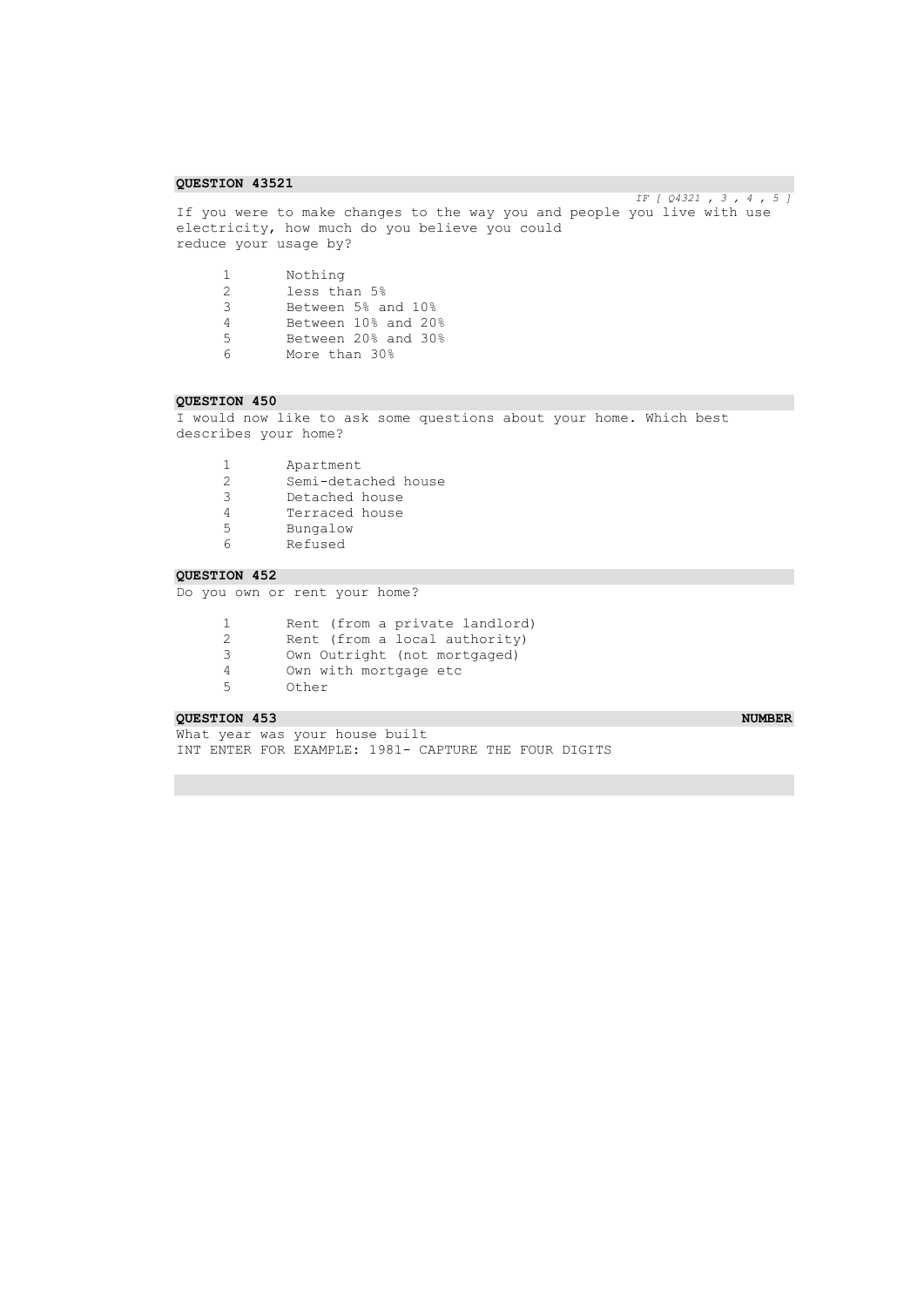Approximately how old is your home?

1 Less than 5 years old 2 Less than 10 years old 3 Less than 30 4 Less than 75<br>5 More than 75 More than 75 years old

### **QUESTION 6103** NUMBER **NUMBER**

What is the approximate floor area of your home?

### **QUESTION 61031**

Is that

1 square meters<br>2 or square fee or square feet

### **QUESTION 460**

How many bedrooms are there in your home

 $\begin{array}{ccc} 1 & \hspace{1.5cm} & 1 \\ 2 & \hspace{1.5cm} & 2 \end{array}$  $\begin{array}{ccc} 2 & & 2 \\ 3 & & 3 \end{array}$  $\begin{array}{ccc} 3 & & 3 \\ 4 & & 4 \end{array}$  $\begin{array}{cc} 4 & 4 \\ 5 & 5 \end{array}$ 5 5+<br>6 Re 6 Refused

### **QUESTION 470 MULTIPLE MULTIPLE**

Which of the following best describes how you heat your home?

|   | Electricity (electric central heating storage heating) |
|---|--------------------------------------------------------|
|   | Electricity (plug in heaters)                          |
|   | Gas                                                    |
|   | Oi 1                                                   |
| 5 | Solid fuel                                             |
|   | Renewable (e.g. solar)                                 |
|   | Other                                                  |

*IF [ Q453 , 9999 ]* 

*IF [ Q6103 < 999999999 ]* 

### **QUESTION 47001**

Do you have a timer to control when your heating comes on and goes off?

- 1 Yes
- 2 No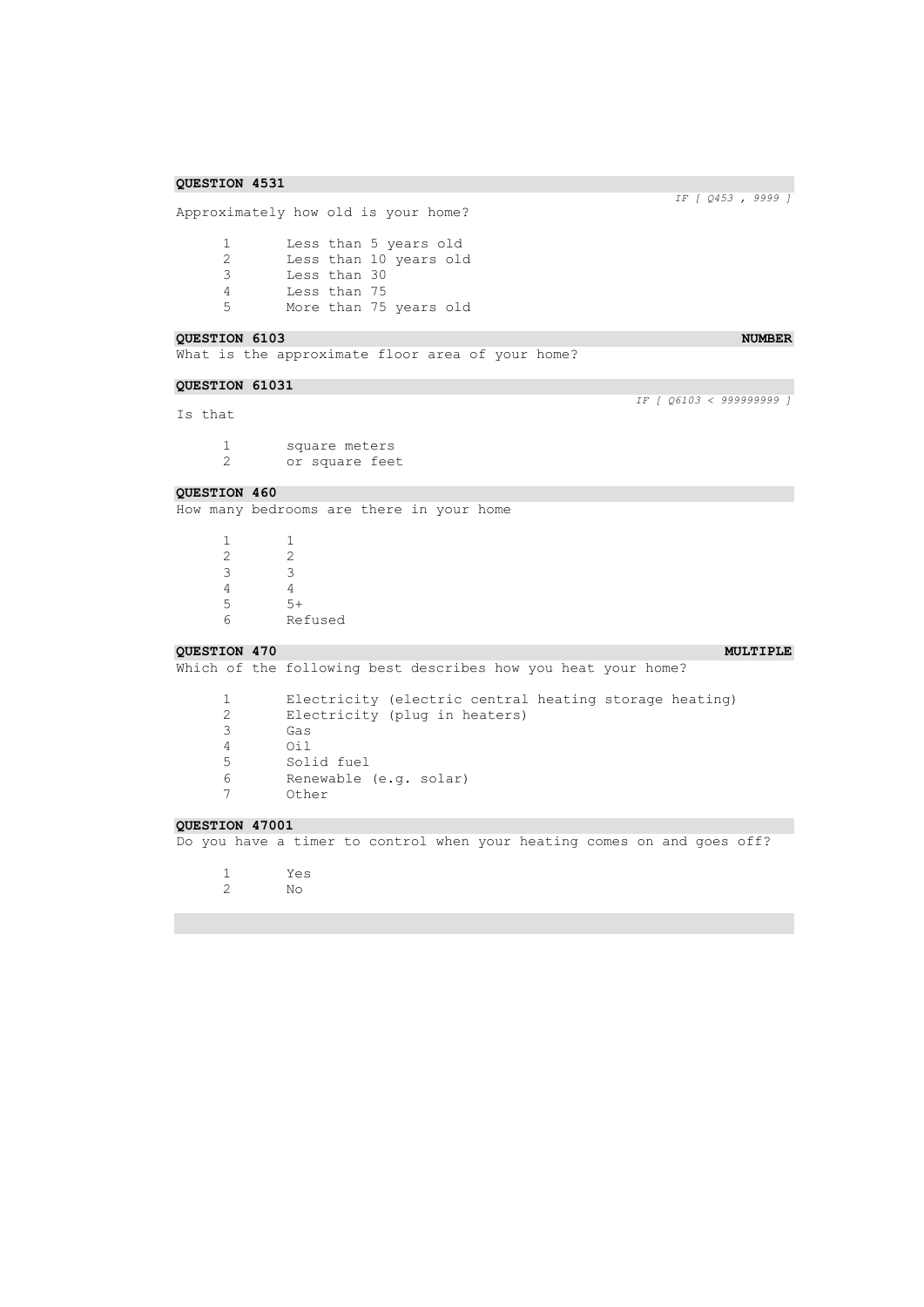# **QUESTION 4701** MULTIPLE Which of the following best describes how you heat water in your home? 1 Central heating system<br>2 Electric (immersion) 2 Electric (immersion)<br>3 Electric (instantane 3 Electric (instantaneous heater) 4 Gas 5 Oil Solid fuel boiler 7 Renewable (e.g. solar) 8 Other **QUESTION 47011**  Do you have a timer to control when your hot water/immersion heater comes on and goes off? 1 Yes 2 No **QUESTION 4801**  *IF [ Q4701 , 2 ]*  Do you use your immersion when your heating is not switched on? 1 Yes<br>2 No 2 No **QUESTION 4704**  Which of the following best describes how you cook in your home 1 Electric cooker 2 Gas cooker<br>3 Oil fired o Oil fired cooker 4 Solid fuel cooker (stove aga) **QUESTION 471**  Returning to heating your home, in your opinion, is your home kept adequately warm? 1 Yes 2 No **QUESTION 472 MULTIPLE MULTIPLE** *IF [ Q471 , 2 ]*  Do any of the following reasons apply? 1 I prefer cooler temperature 2 I cannot afford to have the home as warm as I would like 3 It is hard to keep the home warm because it is not well insulated 4 None of these **QUESTION 473**  Have you had to go without heating during the last 12 months through lack of money?

- 
- 1 Yes 2 No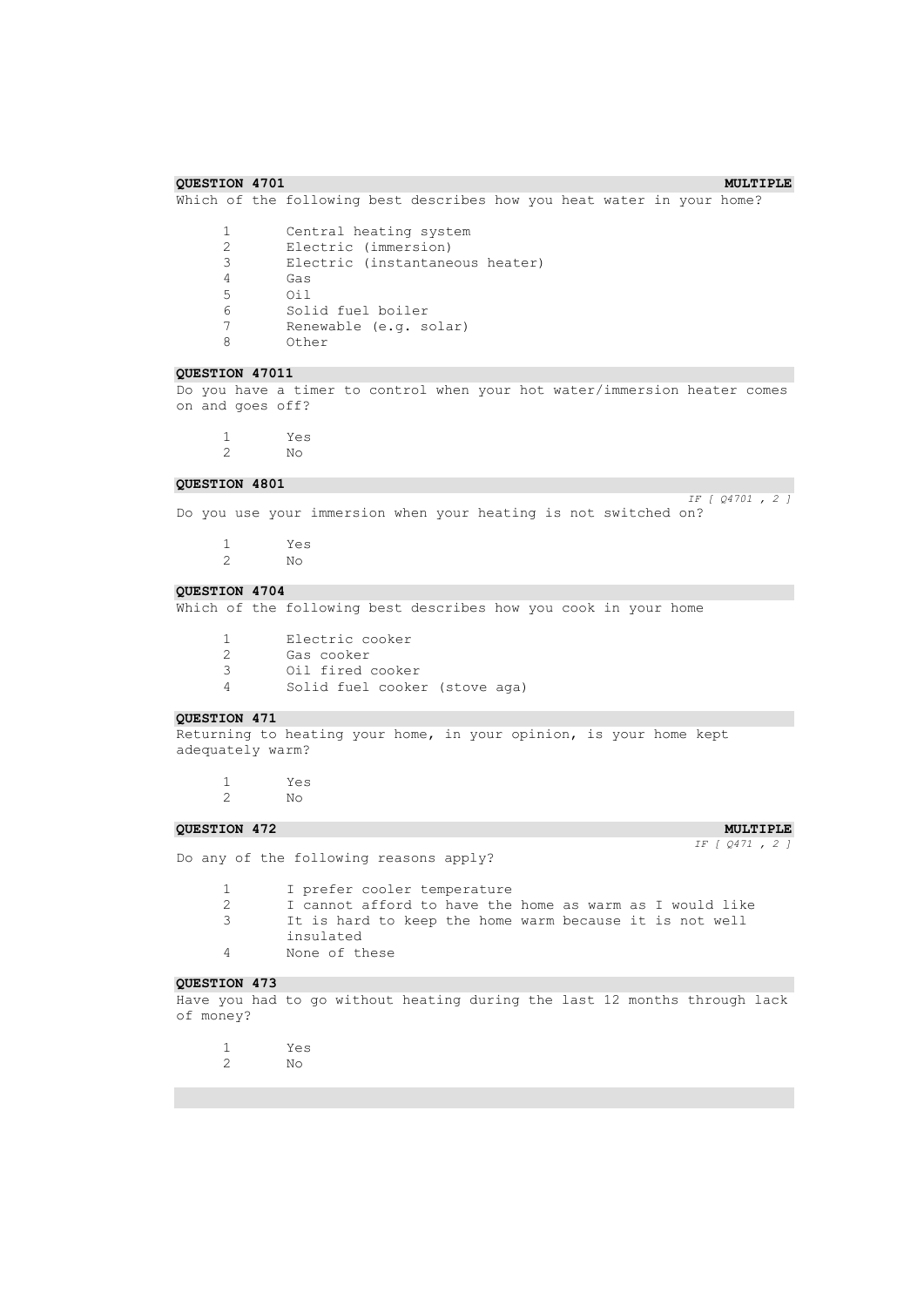```
COURSTION 474 MULTIPLE MULTIPLE
                                                                      IF [ Q473 , 1 ] 
Have any of the following ever applied to you?
      1 I had to go without heat on a cold day
      2 I had to go to bed to keep warm<br>3 I lit the fire late or switched
               I lit the fire late or switched on the heat late because I
               did not have enough fuel or money for fuel
      4 None of these
QUESTION 490 
Please indicate how many of the following appliances you have in your 
home?
QUESTION 49001 MULTIPLE MULTIPLE
                                                                       DUMMY QUESTION 
      1 Washing machine<br>2 Tumble dryer
              Tumble dryer
      3 Dishwasher
      4 Electric shower (instant)<br>5 Electric shower (electric
              Electric shower (electric pumped from hot tank)
      6 Electric cooker<br>7 Electric heater
      7 Electric heater (plug-in convector heaters)<br>8 Stand alone freezer
             Stand alone freezer
      9 A water pump or electric well pump or pressurised water 
              system
     10 Immersion
PUT IN state3 Q49001,1 
QUESTION 49002 
Washing machine
      1 None
         \begin{matrix} 1 \\ 2 \end{matrix} ADD TO Q49001 [ 1 ] 
      3 2
          ADD TO Q49001 [ 1 ] 
      4 More than 2<br>\frac{1}{2} More than 2
                ADD TO Q49001 [ 1 ] 
PUT IN state3 Q49001,2 
QUESTION 49002 
Tumble dryer
      1 None
      2 1
          ADD TO Q49001 [ 2 ] 
      \begin{matrix} 3 & 2 \\ 3 & 4 \end{matrix} ADD TO Q49001 [ 2 ] 
      4 More than 2<br>\frac{1}{2} More than 2
                ADD TO Q49001 [ 2 ] 
PUT IN state3 Q49001,3
```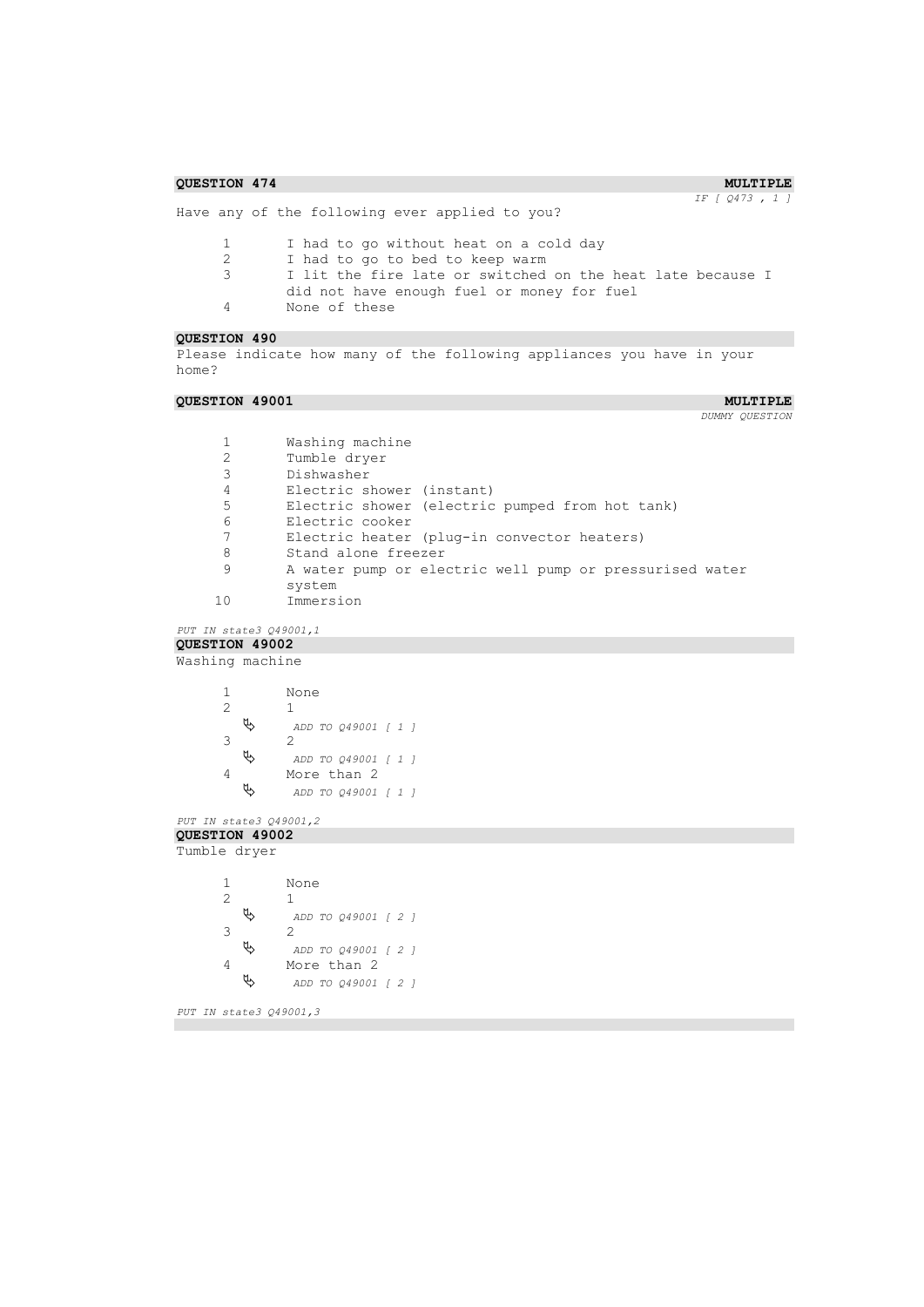```
QUESTION 49002 
Dishwasher
        1 None
            \updownarrow \downarrow ADD TO Q49001 [ 3 ] 
        3 2<br>\uparrow 2
                     ADD TO Q49001 [ 3 ] 
        4 More than 2<br>\uparrow \qquad \qquad \bullet ADD TO 049001
                     ADD TO Q49001 [ 3 ] 
PUT IN state3 Q49001,4 
QUESTION 49002 
Electric shower (instant)
        1 None
            \begin{matrix} 1 \\ 2 \end{matrix} ADD TO Q49001 [ 4 ] 
        3 \theta 2 \theta ADD TO Q49001 [ 4 ] 
        4 More than 2<br>\uparrow More than 2
                     ADD TO Q49001 [ 4 ] 
PUT IN state3 Q49001,5 
QUESTION 49002 
Electric shower (electric pumped from hot tank)
        1 None
            \begin{matrix} 1 \\ \frac{1}{2} \end{matrix} ADD TO Q49001 [ 5 ] 
        3 2<br>\uparrow 2
                     ADD TO Q49001 [ 5 ] 
        4 More than 2<br>\uparrow More than 2
                     ADD TO Q49001 [ 5 ] 
PUT IN state3 Q49001,6 
QUESTION 49002 
Electric cooker
        1 None
                   2 1
             ADD TO Q49001 [ 6 ] 
        3 \theta 2 \beta ADD TO Q49001 [ 6 ] 
        4 More than 2
             ADD TO Q49001 [ 6 ] 
IF [ 1 & Q4704 , 1 & Q49002 , 1 ] ADD TO Q49002 [ 2 ] 
PUT IN state3 Q49001,7
```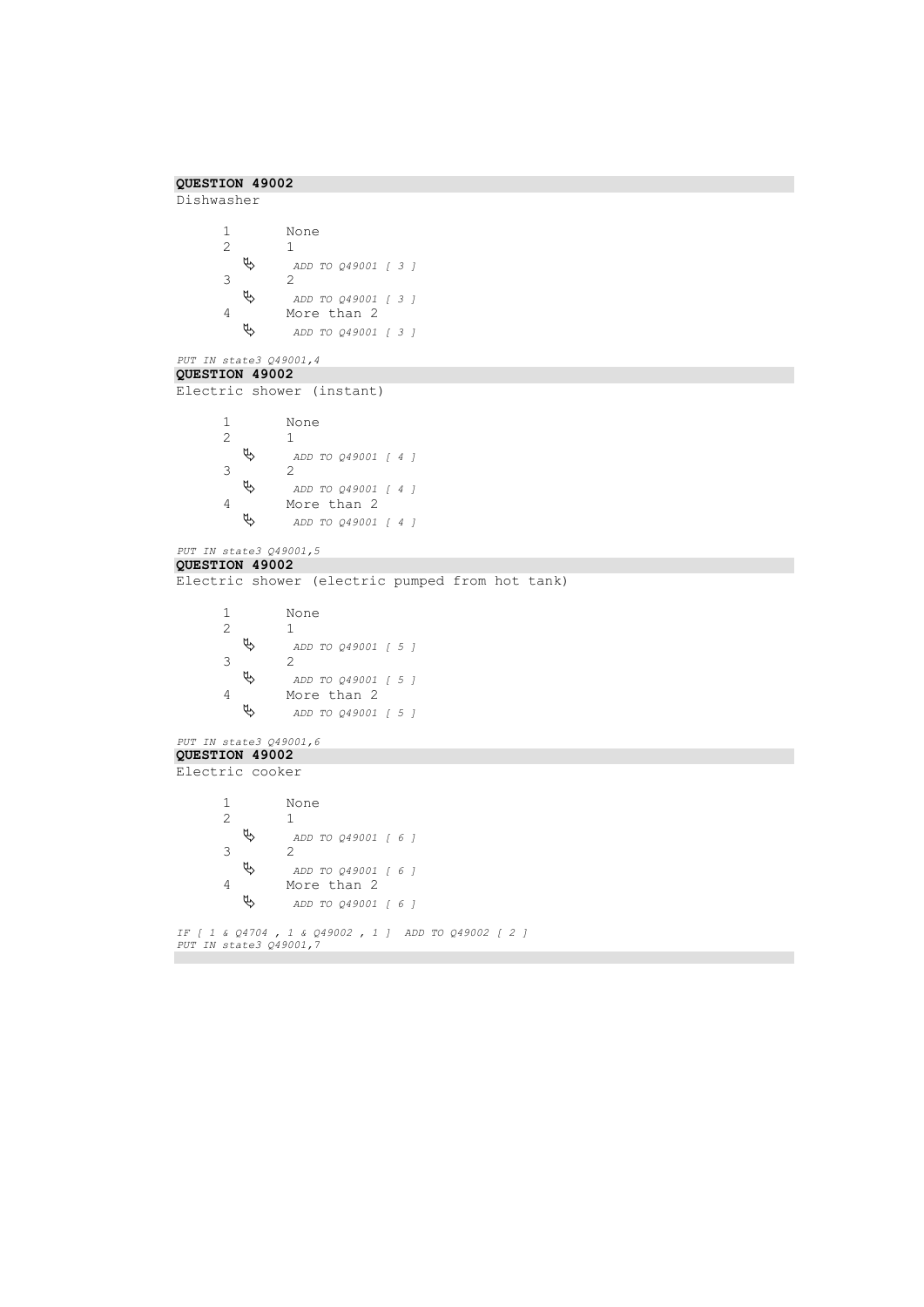```
QUESTION 49002 
Electric heater (plug-in convector heaters)
       1 None
          \begin{matrix} 1 \\ \psi & \end{matrix} ADD TO Q49001 [ 7 ] 
       3 2<br>\uparrow 2
                   ADD TO Q49001 [ 7 ] 
       4 More than 2<br>\uparrow More than 2
                   ADD TO Q49001 [ 7 ] 
PUT IN state3 Q49001,8 
QUESTION 49002 
Stand alone freezer
       1 None<br>2 1
          \begin{matrix} 1 \\ 2 \end{matrix} ADD TO Q49001 [ 8 ] 
       3 \theta 2 \theta ADD TO Q49001 [ 8 ] 
       4 More than 2<br>\uparrow More than 2
                   ADD TO Q49001 [ 8 ] 
PUT IN state3 Q49001,9 
QUESTION 49002 
A water pump or electric well pump or pressurised water system
       1 None
                 2 1
           ADD TO Q49001 [ 9 ] 
       3 2<br>\uparrow 2
                   ADD TO Q49001 [ 9 ] 
       4 More than 2<br>\frac{d\phi}{d\phi} ADD TO 049001
                   ADD TO Q49001 [ 9 ] 
PUT IN state3 Q49001,10 
QUESTION 49002 
Immersion
       1 None
       2 1
           ADD TO Q49001 [ 10 ] 
       3 \theta 2 \theta ADD TO Q49001 [ 10 ] 
       4 More than 2
           ADD TO Q49001 [ 10 ] 
QUESTION 4901 
And how many of the following entertainment appliances do you have? Only 
those that are actually used should be mentioned?
```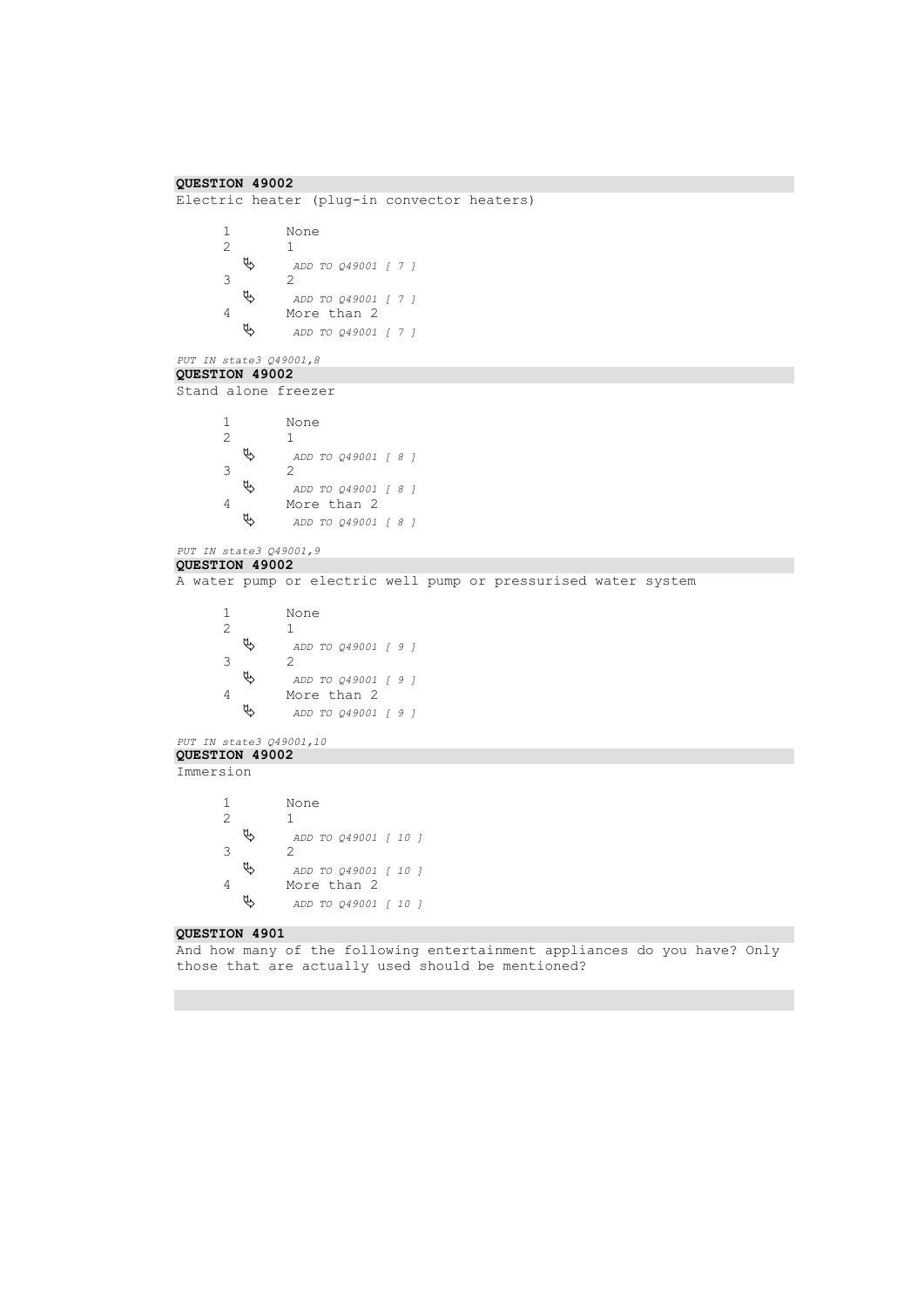```
1 TV's less than 21 inch<br>2 TV's greater than 21 i
        2 TV's greater than 21 inch<br>3 Desk-top computers
        3 Desk-top computers
        4 Lap-top computers
                  Games consoles, such as xbox, playstation or Wii
PUT IN state4 Q4902,1 
QUESTION 490002 
TV's less than 21 inch
        1 None
        \begin{matrix} 2 & 1 \\ 2 & 1 \\ 2 & 1 \end{matrix} ADD TO Q4902 [ 1 ] 
        3 2
            ADD TO Q4902 [ 1 ] 
        4 3 \frac{3}{4} ADD TO Q4902 [ 1 ] 
        5 More than 3<br>\& ADD TO 04902
                     ADD TO Q4902 [ 1 ] 
PUT IN state4 Q4902,2 
QUESTION 490002 
TV's greater than 21 inch
        1 None
                   2 1
            ADD TO Q4902 [ 2 ] 
        \begin{array}{ccccc}\n3 & & & 2 \\
& \bigtriangledown & & & \\
& \bigtriangledown & & & \bigtriangleup\n\end{array} ADD TO Q4902 [ 2 ] 
        4 3
            ADD TO Q4902 [ 2 ] 
        5 More than \frac{3}{2} More than 3
                    ADD TO Q4902 [ 2 ] 
PUT IN state4 Q4902,3 
QUESTION 490002 
Desk-top computers
        1 None
           \begin{matrix} 1 \\ 2 \end{matrix} ADD TO Q4902 [ 3 ] 
        \begin{matrix} 3 & 2 \\ 2 & 4 \end{matrix} ADD TO Q4902 [ 3 ] 
        4 3
            ADD TO Q4902 [ 3 ] 
        5 More than 3<br>\frac{a}{2} ADD TO 04902
                     ADD TO Q4902 [ 3 ] 
PUT IN state4 Q4902,4
```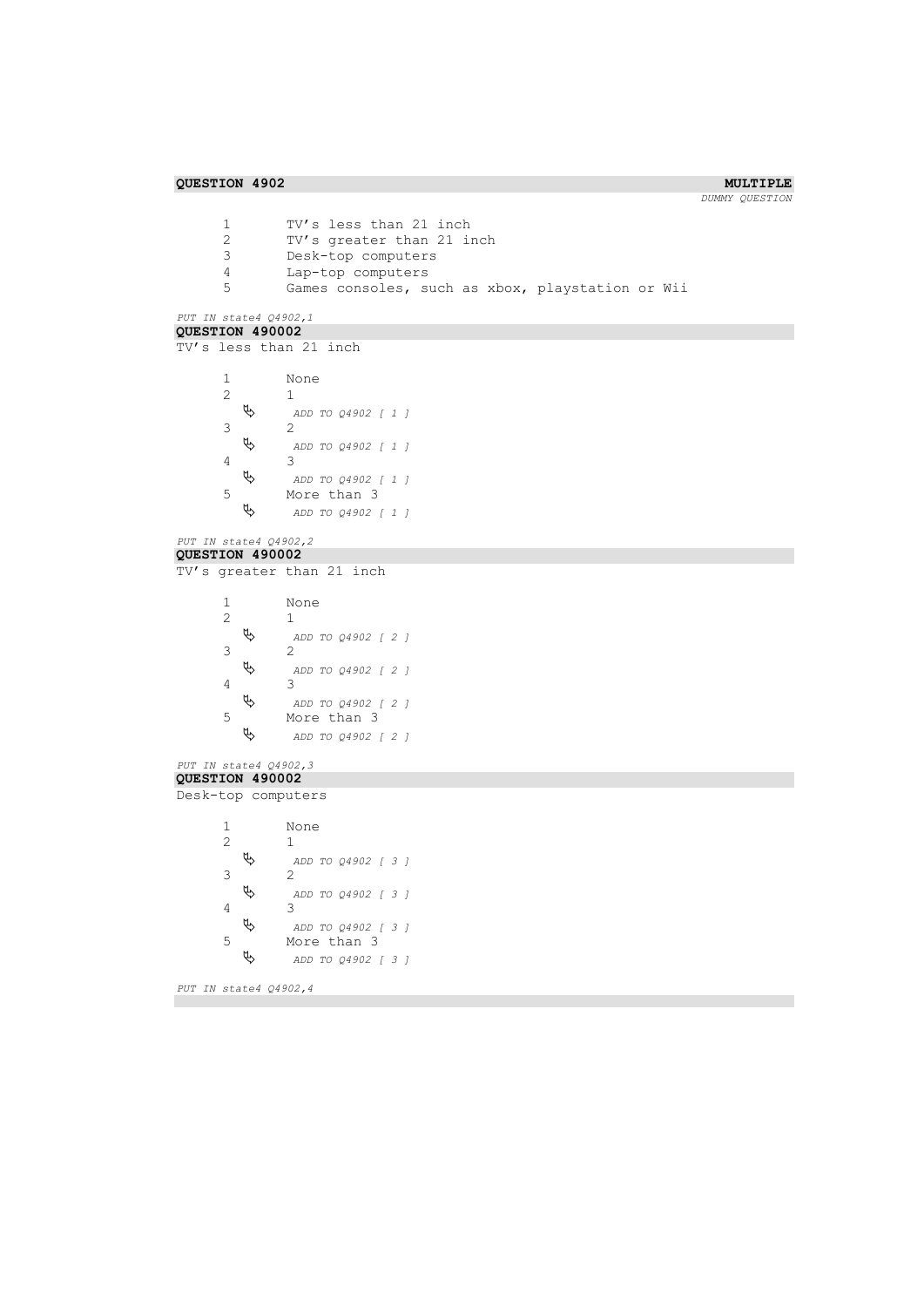```
QUESTION 490002
```
Lap-top computers

```
1 None
    \begin{matrix} 1 \\ \psi & \end{matrix} ADD TO Q4902 [ 4 ] 
3 2<br>\uparrow 2
              ADD TO Q4902 [ 4 ] 
4 \theta 3 \theta A ADD TO Q4902 [ 4 ] 
5 More than \frac{3}{2} More than 3
               ADD TO Q4902 [ 4 ]
```
### *PUT IN state4 Q4902,5*  **QUESTION 490002**

Games consoles, such as xbox, playstation or Wii

```
1 None
    \begin{matrix} 1 \\ \psi & \psi \end{matrix} ADD TO Q4902 [ 5 ] 
3 2<br>\uparrow 2
               ADD TO Q4902 [ 5 ] 
4 3 \theta 4 \theta ADD TO Q4902 [ 5 ] 
5 More than 3<br>\frac{1}{2} ADD TO 04902
               ADD TO Q4902 [ 5 ]
```
### **QUESTION 4903**

In a typical day, how often would you or your family/household use each appliance - please think of the total use by all household/family members

### **QUESTION 49003**

- 1 Washing machine<br>2 Tumble dryer Tumble dryer 3 Dishwasher
- 

```
PUT IN state5 Q49003,1
```

```
QUESTION 49004
```

```
Washing machine
INT:PROBE TO PRECODES
```

```
1 Less than 1 load a day typically<br>2 1 load typically
        2 1 load typically
3 2 to 3 loads
        More than 3 loads
```

```
PUT IN state5 Q49003,2
```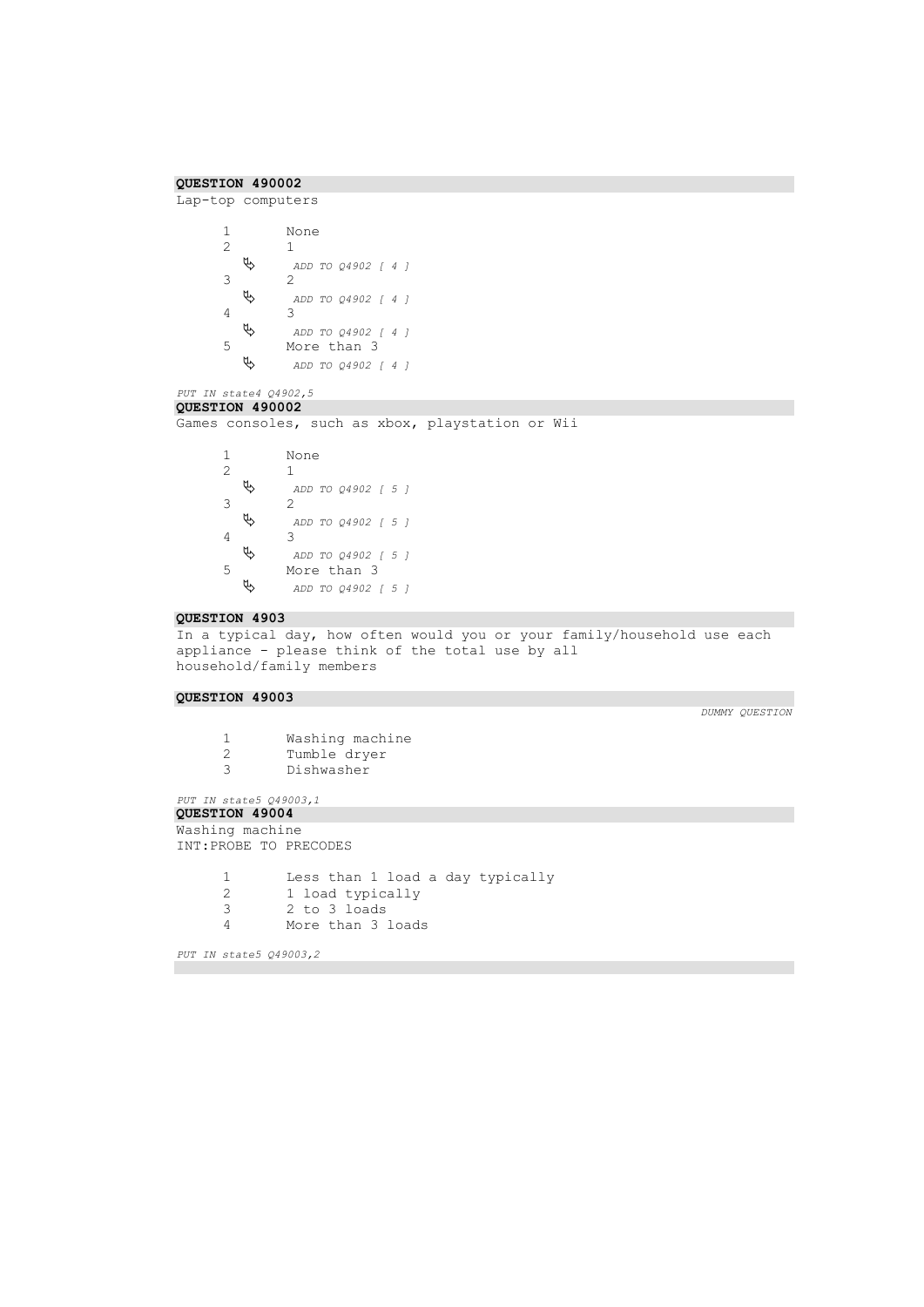Tumble dryer INT:PROBE TO PRECODES

> 1 Less than 1 load a day typically<br>2 1 load typically 2 1 load typically<br>3 2 to 3 loads 3 2 to 3 loads More than 3 loads

# *PUT IN state5 Q49003,3*  **QUESTION 49004**

Dishwasher INT:PROBE TO PRECODES

> 1 Less than 1 load a day typically<br>2 1 load typically 2 1 load typically<br>3 2 to 3 loads 3 2 to 3 loads<br>4 More than 3 1 More than 3 loads

### **QUESTION 490004**

Electric shower (instant) INT:PROBE TO PRECODES

|   | Less than 5 mins |  |
|---|------------------|--|
| 2 | $5-10$ mins      |  |
| 3 | $10-20$ mins     |  |
|   |                  |  |

4 Over 20 mins

### **QUESTION 4900004**

Electric shower (pumped from hot tank) INT:PROBE TO PRECODES

|   | Less than 5 mins                                                                                                                                                                                                                                                                     |  |
|---|--------------------------------------------------------------------------------------------------------------------------------------------------------------------------------------------------------------------------------------------------------------------------------------|--|
| 2 | $5-10$ mins                                                                                                                                                                                                                                                                          |  |
|   | $\sim$ 00 $\sim$ 00 $\sim$ 00 $\sim$ 00 $\sim$ 00 $\sim$ 00 $\sim$ 00 $\sim$ 00 $\sim$ 00 $\sim$ 00 $\sim$ 00 $\sim$ 00 $\sim$ 00 $\sim$ 00 $\sim$ 00 $\sim$ 00 $\sim$ 00 $\sim$ 00 $\sim$ 00 $\sim$ 00 $\sim$ 00 $\sim$ 00 $\sim$ 00 $\sim$ 00 $\sim$ 00 $\sim$ 00 $\sim$ 00 $\sim$ |  |

- 3 10-20 mins
- Over 20 mins

### **QUESTION 4900005**

Electric cooker INT:PROBE TO PRECODES

|               | Less than 30 mins |
|---------------|-------------------|
| $\mathcal{P}$ | $30-60$ mins      |
| २             | $1-2$ hours       |
|               | Over 2 hours      |

*IF [ Q49001 , 4 ]* 

*IF [ Q49001 , 5 ]* 

*IF [ Q49001 , 6 ]*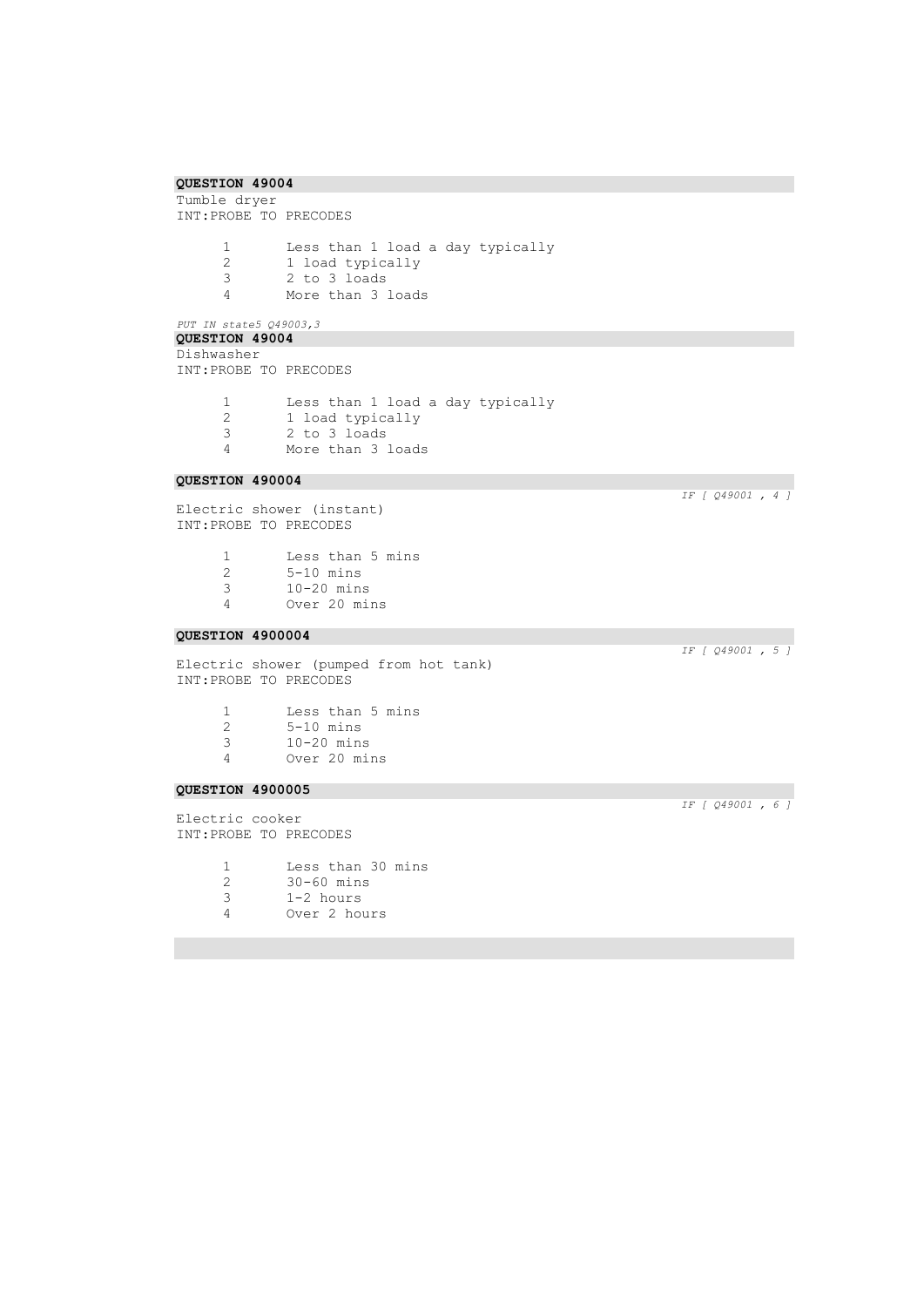Electric heater (plug-in) INT:PROBE TO PRECODES

| -1            | Less than 30 mins |
|---------------|-------------------|
| $\mathcal{D}$ | $30-60$ mins      |
| २             | $1-2$ hours       |
|               | Over 2 hours      |

### **QUESTION 4900007**

Water pump INT:PROBE TO PRECODES

> Less than 30 mins 30-60 mins 1-2 hours Over 2 hours

### **QUESTION 4900008**

Immersion water INT:PROBE TO PRECODES

| Less than 30 mins |
|-------------------|
|-------------------|

- 2 30-60 mins<br>3 1-2 hours
- 3 1-2 hours
- 4 Over 2 hours

### **QUESTION 4900009**

Stand alone Freezer INT:PROBE TO PRECODES

> 1 For part of the year (4-6 months)<br>2 All year All year

### **QUESTION 49011**

And considering the following appliances - please indicate the daily level of total use by all household/family members

### **QUESTION 49021**

1 TV's less than 21 inch<br>2 TV's greater than 21 i 2 TV's greater than 21 inch<br>3 Desk-top computers Desk-top computers 4 Lap-top computers 5 Games consoles, such as xbox, playstation or Wii

*PUT IN state6 Q49021,1* 

*IF [ Q49001 , 10 ]* 

*IF [ Q49001 , 8 ]* 

*DUMMY QUESTION* 

*IF [ Q49001 , 7 ]* 

*IF [ Q49001 , 9 ]* 

**QUESTION 4900006**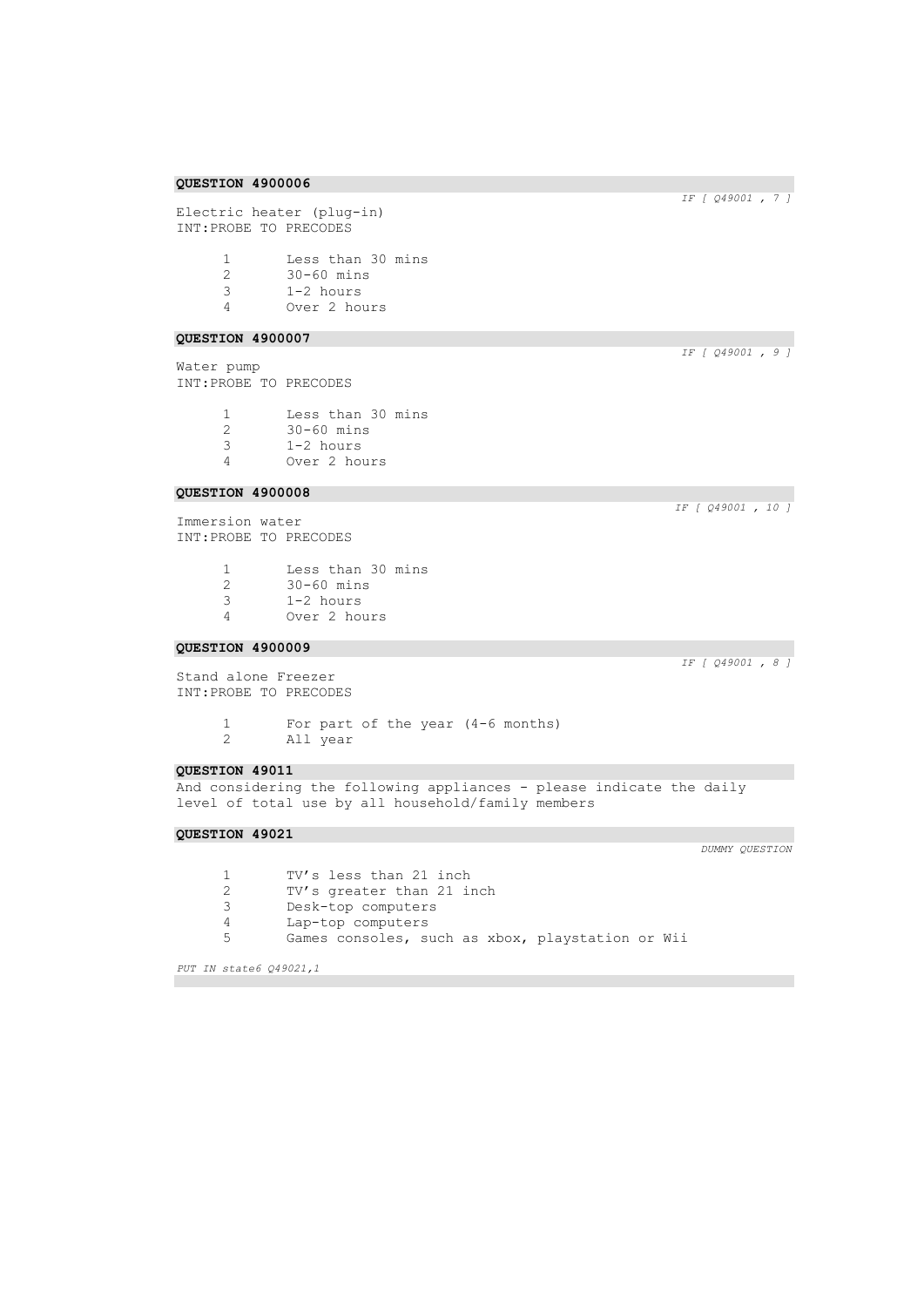```
QUESTION 49022 
TV's less than 21 inch
INT:PROBE TO PRECODES
      1 Less than 1 hour a day or a few hours a week typically<br>2 1 - 3 hours per day typically
      2 1 - 3 hours per day typically<br>3 3-5 hours per day typically
               3 3-5 hours per day typically
      4 More than 5 hours per day typically
PUT IN state6 Q49021,2 
QUESTION 49022 
TV's greater than 21 inch
INT:PROBE TO PRECODES
      1 Less than 1 hour a day or a few hours a week typically<br>2 1 - 3 hours per day typically
               2 1 - 3 hours per day typically
      3 3-5 hours per day typically
              More than 5 hours per day typically
PUT IN state6 Q49021,3 
QUESTION 49022 
Desk-top computers
INT:PROBE TO PRECODES
      1 Less than 1 hour a day or a few hours a week typically
      2 1 - 3 hours per day typically<br>3 3-5 hours per day typically
               3 3-5 hours per day typically
      4 More than 5 hours per day typically
PUT IN state6 Q49021,4 
QUESTION 49022 
Lap-top computers
INT:PROBE TO PRECODES
      1 Less than 1 hour a day or a few hours a week typically
      2 1 - 3 hours per day typically<br>3 - 3-5 hours per day typically
               3 3-5 hours per day typically
      4 More than 5 hours per day typically
PUT IN state6 Q49021,5 
QUESTION 49022 
Games consoles, such as xbox, playstation or Wii
INT:PROBE TO PRECODES
      1 Less than 1 hour a day or a few hours a week typically
      2 1 - 3 hours per day typically<br>3 3-5 hours per day typically
               3 3-5 hours per day typically
      4 More than 5 hours per day typically
QUESTION 455 
Does your home have a Building Energy Rating (BER) - a recently
introduced scheme for rating the energy efficiency of your
home?
```

```
1 Yes
2 No
     Don't know
```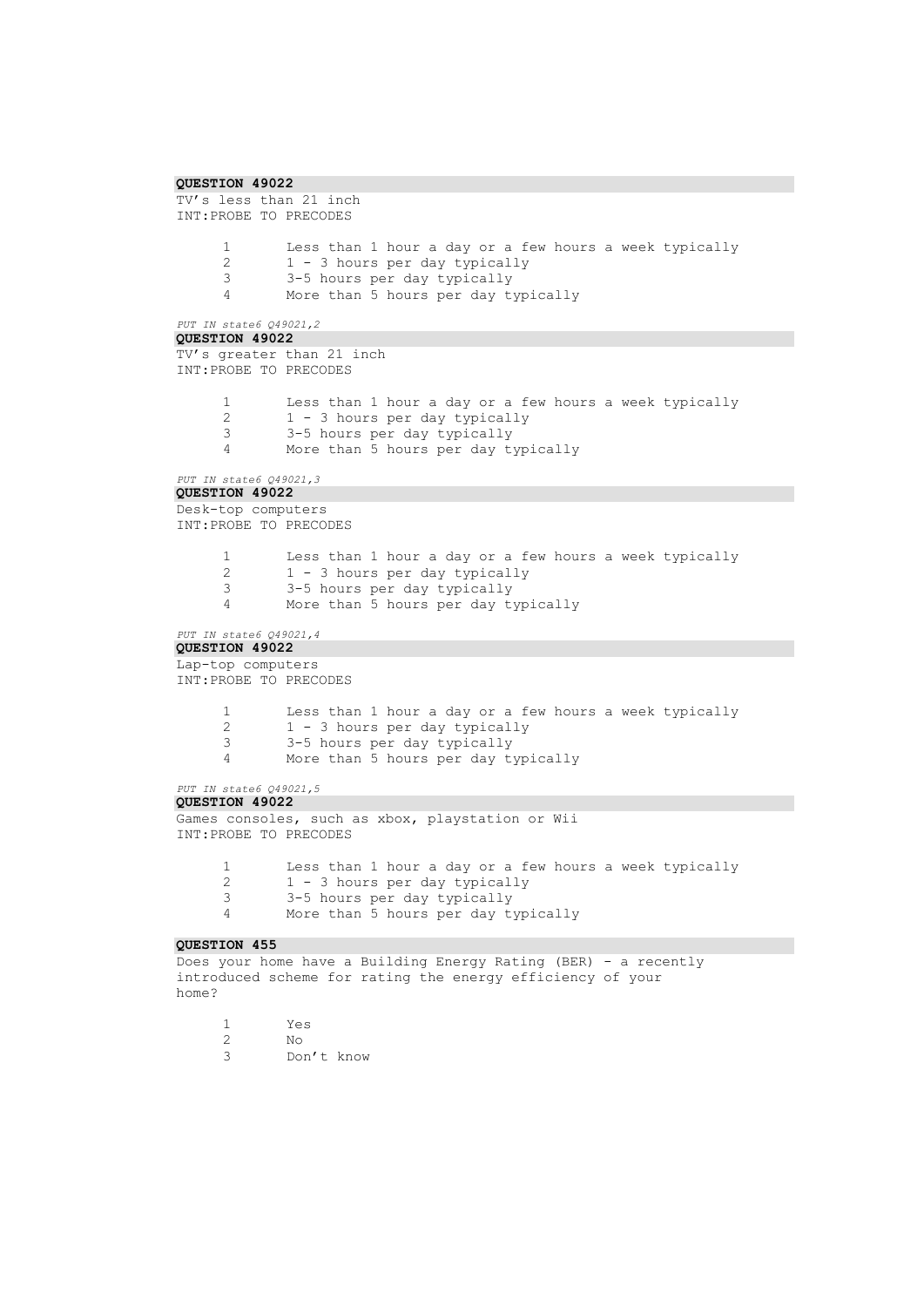What rating did your house achieve?

 $\begin{array}{ccc} 1 & \quad & \mathbf{A} \\ 2 & \quad & \mathbf{B} \end{array}$  $\begin{array}{ccc} 2 & \qquad & \mathbf{B} \\ 3 & \qquad & \mathbf{C} \end{array}$  $\begin{array}{ccc} 3 & \hspace{1.5cm} & \hspace{1.5cm} \text{C} \\ 4 & \hspace{1.5cm} & \hspace{1.5cm} \text{D} \end{array}$  $\begin{array}{ccc} 4 & \hspace{1.5cm} & \hspace{1.5cm} \mathbb{D} \\ 5 & \hspace{1.5cm} & \hspace{1.5cm} \mathbb{E} \end{array}$  $\,$  E  $\begin{array}{ccc} 6 & & \mathbf{F} \\ 7 & & \mathbf{G} \end{array}$  $\overline{G}$ 

### **QUESTION 4905**

And now considering energy reduction in your home please indicate the approximate proportion of light bulbs which are energy saving (or CFL)? INT:READ OUT

|   | None       |                      |
|---|------------|----------------------|
| 2 |            | About a quarter      |
| 3 | About half |                      |
|   |            | About three quarters |
| 5 | ווב        |                      |

### **QUESTION 4906**

Please indicate the approximate proportion of windows in your home which are double glazed? INT:READ OUT

|               | None       |                      |
|---------------|------------|----------------------|
| $\mathcal{L}$ |            | About a quarter      |
| 3             | About half |                      |
|               |            | About three quarters |
| 5             | ווב        |                      |

### **QUESTION 4907**

Does your hot water tank have a lagging jacket?

1 Yes

2 No

## **QUESTION 4908**

Is your attic insulated and if so when was the insulation fitted? INT:PROBE TO PRECODES

1 Yes, within the last 5 years<br>2 Yes, more than 5 years ago Yes, more than 5 years ago 3 No Don't know

### **QUESTION 4909**

Are the external walls of your home insulated?

| Yes |
|-----|
| N∩  |

- 2 No
- Don't know

*IF [ Q455 , 1 ]*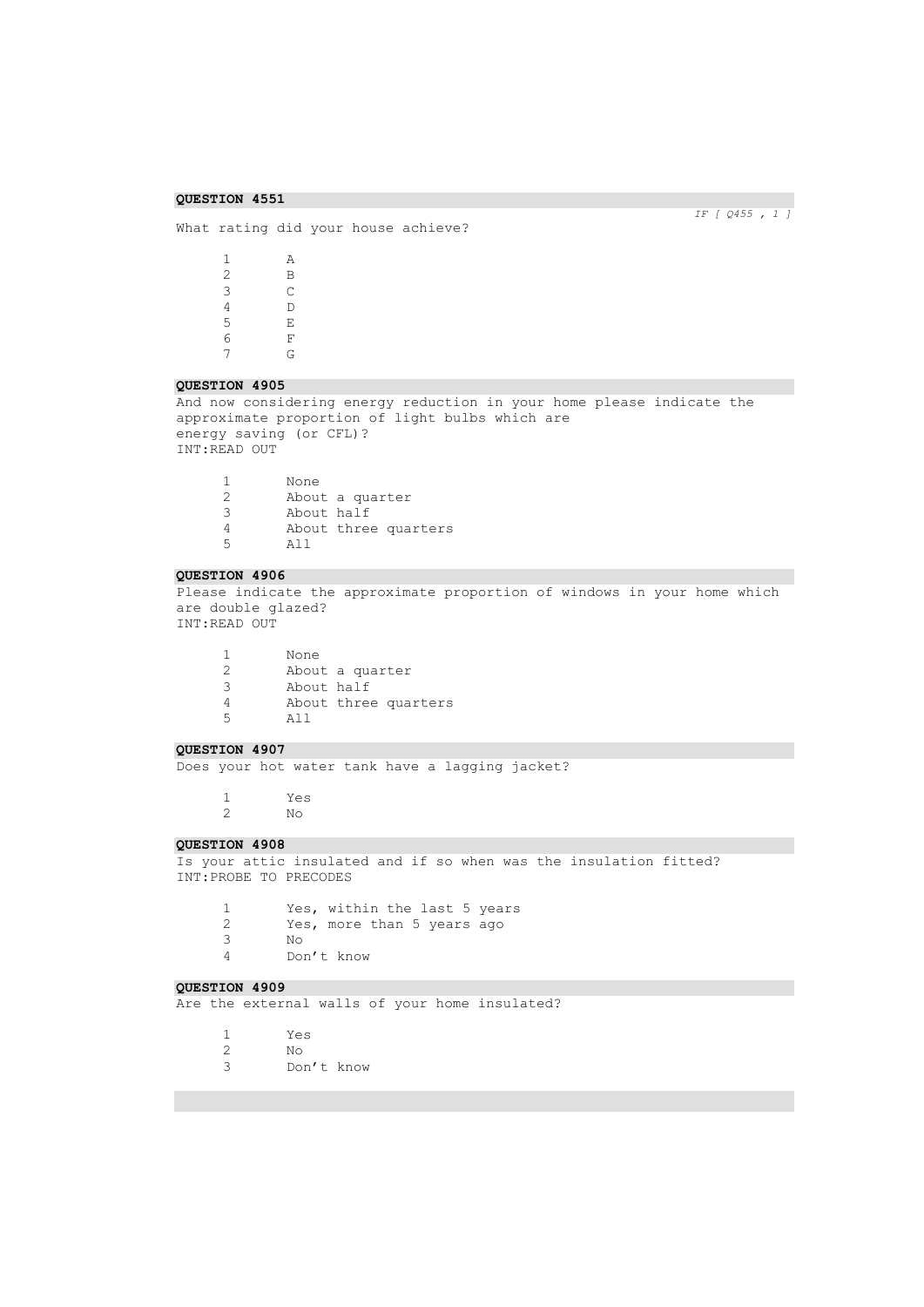I would now like to ask a few questions about your decision to participate in the national smart meter trial. Thinking about the reasons why you chose to participate, please rate each of the following potential reasons on a scale of 1 to 5 where 1 is very close to your reason and 5 is not at all a reason.

**QUESTION 1061** MULTIPLE **MULTIPLE** 

*DUMMY QUESTION* 

**PUT IN state6 Q1061,1 QUESTION 1062** 

**PUT IN state6 Q1061,2 QUESTION 1062** 

**PUT IN state6 Q1061,3 QUESTION 1062** 

**PUT IN state6 Q1061,4**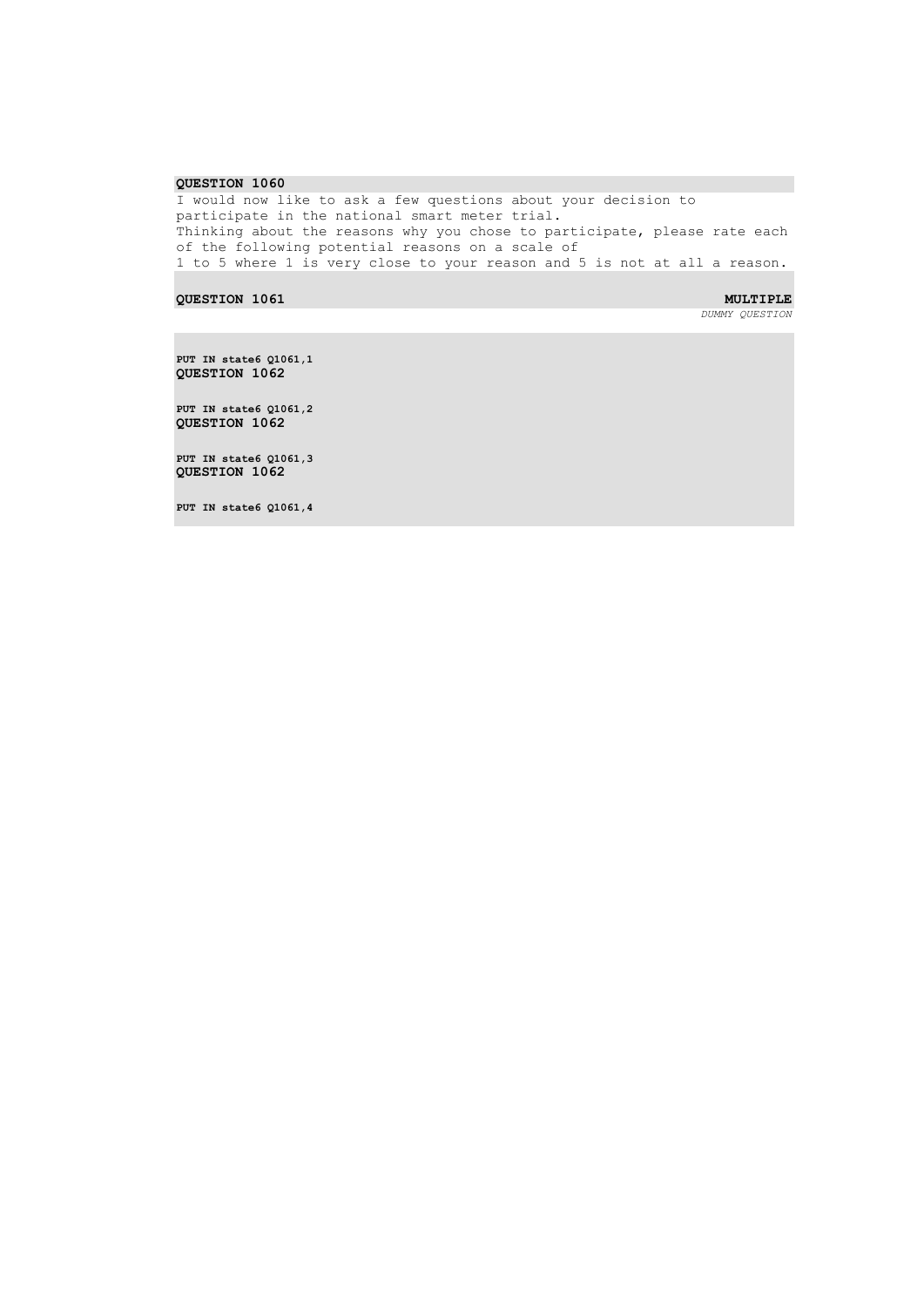**PUT IN state6 Q1061,5 QUESTION 1062** 

**PUT IN state6 Q1061,6 QUESTION 1062** 

**PUT IN state6 Q1061,7 QUESTION 1062** 

**PUT IN state6 Q1061,8**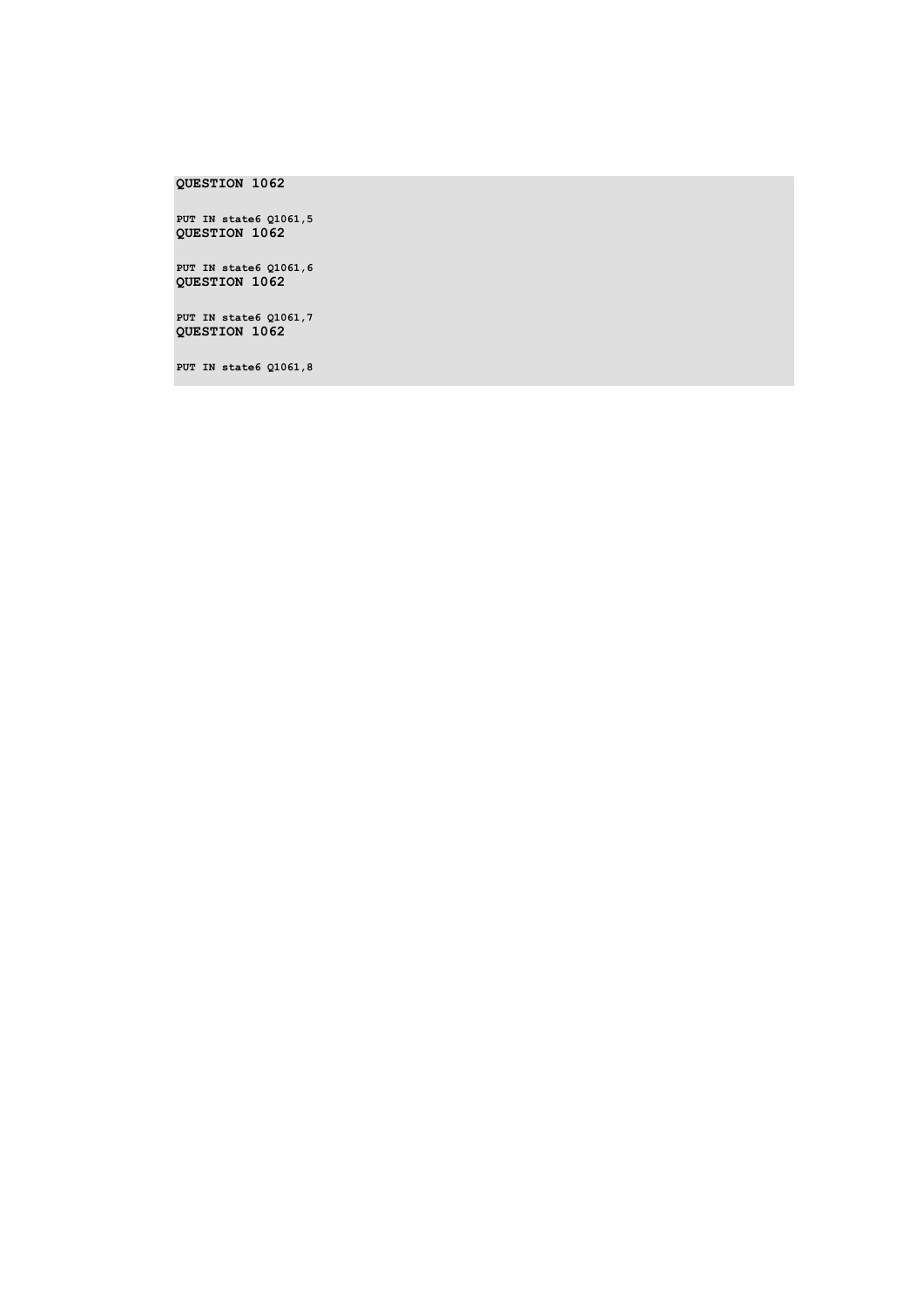### **QUESTION 5000**

**QUESTION 5511 MULTIPLE MULTIPLE** I would now like to ask you about your expectations about your participation in the trial. I must stress that you should not interpret these questions as meaning that any of these will happen as a part of the trial Which of the following do you think will be benefits? READ OUT

3 Learn how to reduce my energy usage

4 Learn how to reduce my electricity bill<br>5 Do my part to help the environment by m

Do my part to help the environment by my participation

6 Do my part to make Ireland become more up to date

### **QUESTION 5512**

Thinking of what will be the main consequences of your participation in the trial, for each of the following statements, please state whether you agree or disagree using a scale of 1 to 5 where 1 in Strongly agree and 5 is strongly disagree?

### **QUESTION 55122 MULTIPLE MULTIPLE**

*DUMMY QUESTION* 

- 1 My household may decide to make minor changes to the way we use electricity
- 2 My household may decide to make major changes to the way we use electricity
- 3 My household may decide to be more aware of the amount of electricity used by appliances we own or buy.
- 5 In future, when replacing an appliance, my household may decide to choose one with a higher energy rating

### *PUT IN state10 Q55122,1*  **QUESTION 55123**

My household may decide to make minor changes to the way we use electricity

1 1-Strongly agree 2 2 3 3 4 4 5 5-Strongly disagree.

*PUT IN state10 Q55122,2*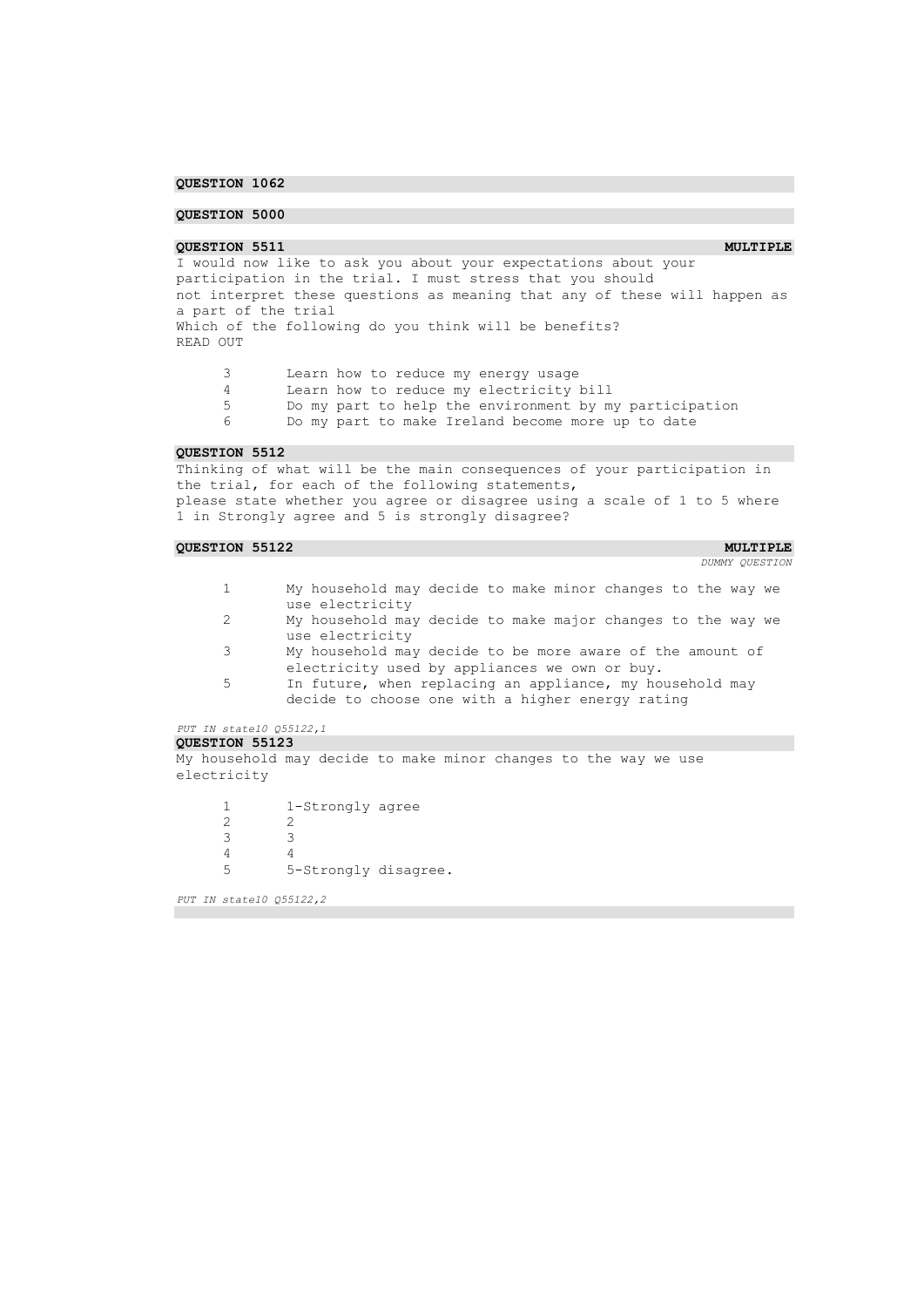```
QUESTION 55123 
My household may decide to make major changes to the way we use 
electricity
       1 1-Strongly agree
       \begin{array}{ccc} 2 & \hspace{1.5cm} 2 \\ 3 & \hspace{1.5cm} 3 \end{array}3 3
       \begin{array}{ccc} 4 & & 4 \\ 5 & & 5 \end{array}5 5-Strongly disagree.
PUT IN state10 Q55122,3 
QUESTION 55123 
My household may decide to be more aware of the amount of electricity 
used by appliances we own or buy.
       1 1-Strongly agree<br>2 2
       \frac{2}{3}3 3
       \begin{array}{ccc} 4 & & 4 \\ 5 & & 5 \end{array}5 5-Strongly disagree.
PUT IN state10 Q55122,4 
PUT IN state10 Q55122,5 
QUESTION 55123 
In future, when replacing an appliance, my household may decide to choose 
one with a higher energy rating
       1 1-Strongly agree<br>2 2
       2 2
       3 3
       4 4<br>5 5
                 5 5-Strongly disagree.
PUT IN state10 Q55122,6 
QUESTION 5414 
How do you think that your electricity bills will change as part of the
```
trial?

1 No change 2 Increase 3 Decrease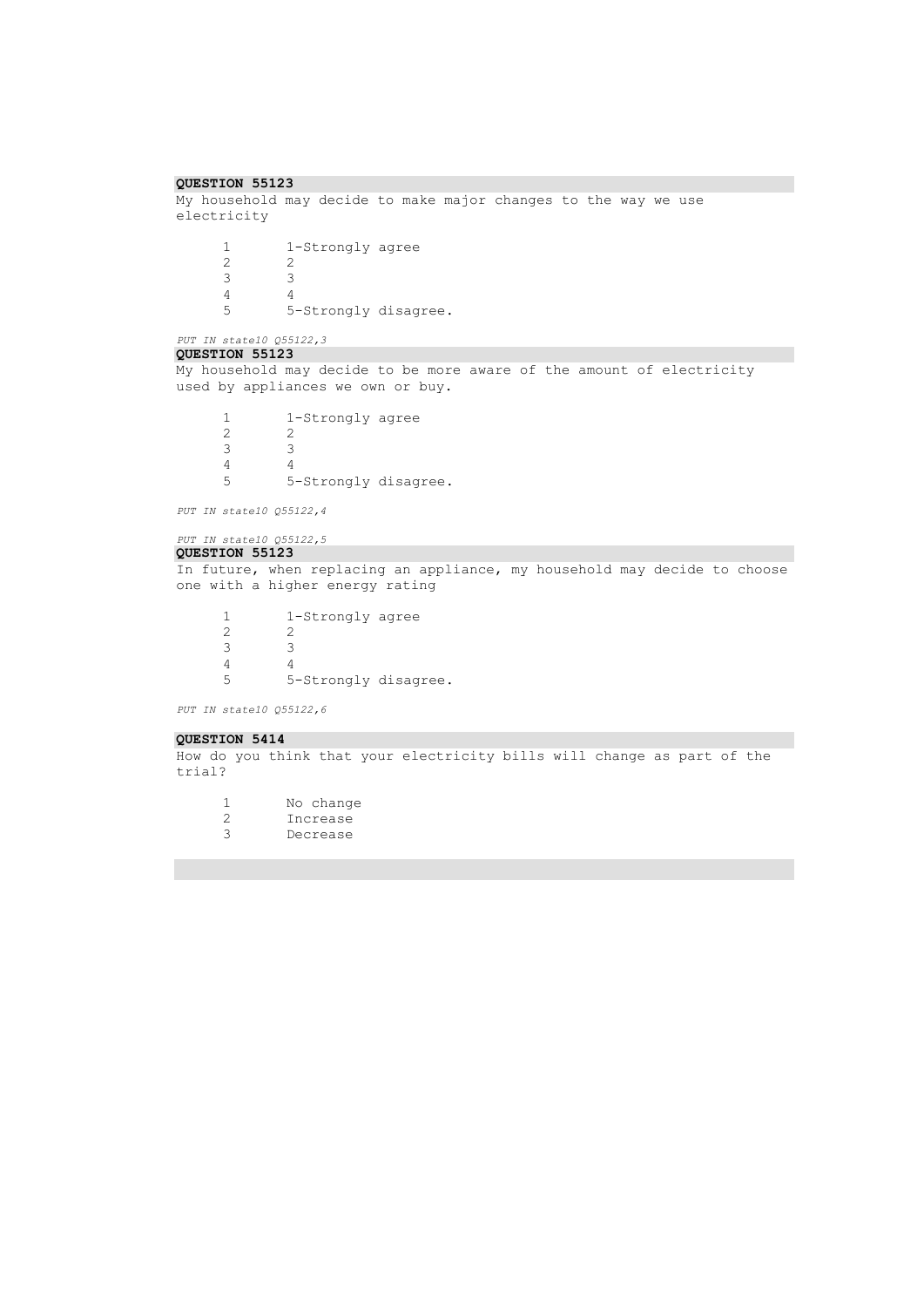By what amount?

| $\mathbf{1}$ | less than 5%        |
|--------------|---------------------|
| 2            | between 5% and 10%  |
| 3            | between 10% and 20% |
| 4            | between 20% and 30% |
| .5           | more than 30%       |
|              | don't know          |

# **QUESTION 54155**

By what amount?

|               | less than 5%  |                     |
|---------------|---------------|---------------------|
| $\mathcal{D}$ |               | between 5% and 10%  |
| 3             |               | between 10% and 20% |
| 4             |               | between 20% and 30% |
| 5             | more than 30% |                     |
|               | don't know    |                     |
|               |               |                     |

*IF [ Q5414 , 2 ]* 

*IF [ Q5414 , 3 ]*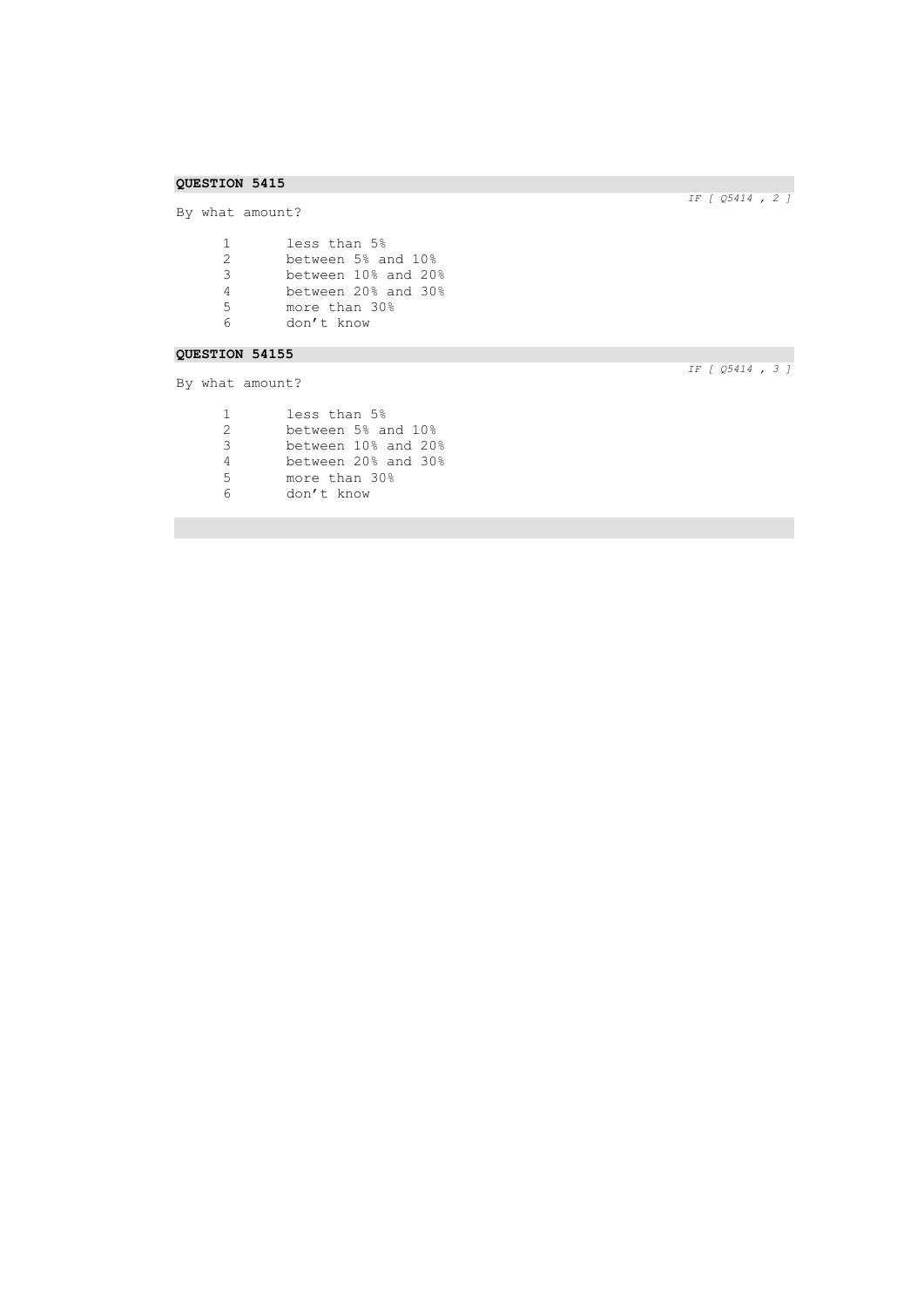Moving on to education, which of the following best describes the level of education of the chief income earner

1 No formal education<br>2 Primary

2 Primary<br>3 Seconda:

3 Secondary to Intermediate Cert Junior Cert level

4 Secondary to Leaving Cert level<br>5 Third level Third level

6 Refused

### **QUESTION 402 NUMBER**

And considering income, what is the approximate income of your household - this should be before tax, you should include the income of all adults in the household? Please note that this figure will remain completely confidential and will not be reported at an individual level. [ATTEMPT TO CAPTURE ANNUAL] INTERVIEWER: IF THE RESPONDENT SAYS THEIR INCOME IS 50 GRAND or THOUSAND PLEASE ENTER 50000 DO NOT ENTER JUST 50

### **QUESTION 4021**

*IF [ Q402 = 9999999 ]*  Can you state which of the following broad categories best represents the yearly household income BEFORE TAX?

1 Less than 15,000 Euros<br>2 15,000 to 30,000 Euros 15,000 to 30,000 Euros 30,000 to 50,000 Euros 50,000 to 75,000 Euros 75,000 or more Euros 6 Refused

### **QUESTION 403**

*IF [ Q402 < 9999999 ]* 

*IF [ Q402 < 9999999 ]* 

Is that figure

1 Per week 2 Per month<br>3 Per vear Per year

### **QUESTION 404**

Can I just double check is that figure..

1 Before tax 2 or after tax

### **QUESTION 55101**

Thinking about electricity and its use, generation and sale in the Irish context, please indicate your level of satisfaction with each of the following were 1 is very satisfied and 5 is very dissatisfied: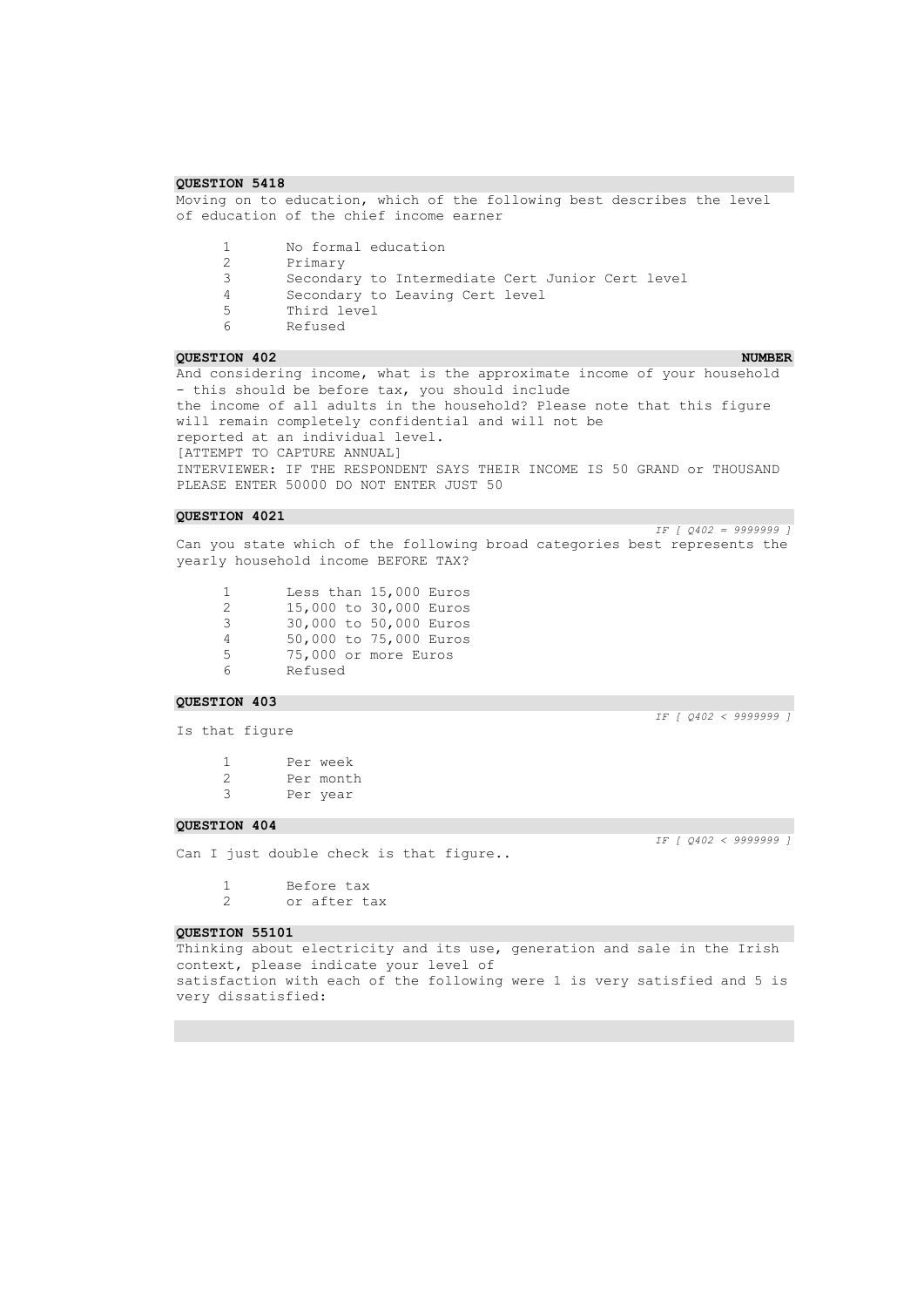```
1 The number of suppliers competing in the market<br>3 The percentage of electricity being generated f
                   The percentage of electricity being generated from renewable
                   sources
        5 The overall cost of electricity
        6 The number of estimated bills received by customers<br>7 The opportunity to sell back extra electricity you
                   The opportunity to sell back extra electricity you may
                   generate (from solar panels etc) to your electricity 
                   supplier
        8 The environmental damage associated with the amount of 
                   electricity used
PUT IN state8 Q55111,1 
QUESTION 55112 
The number of suppliers competing in the market
        1 1-Very Satisfied
        \begin{array}{ccc}\n2 & 2 \\
3 & 3\n\end{array}\begin{array}{ccc} 3 & \hspace{1.5cm} & 3 \\ 4 & \hspace{1.5cm} & 4 \end{array}\begin{array}{ccc} 4 & & 4 \\ 5 & & 5 \end{array}5 5-Very Dissatisfied
PUT IN state8 Q55111,2 
PUT IN state8 Q55111,3 
QUESTION 55112 
The percentage of electricity being generated from renewable sources
        1 1-Very Satisfied
        \begin{array}{ccc} 2 & & 2 \\ 3 & & 3 \end{array}\begin{array}{ccc} 3 & & 3 \\ 4 & & 4 \end{array}\frac{4}{5}5 5-Very Dissatisfied
PUT IN state8 Q55111,4 
QUESTION 55112 
PUT IN state8 Q55111,5
```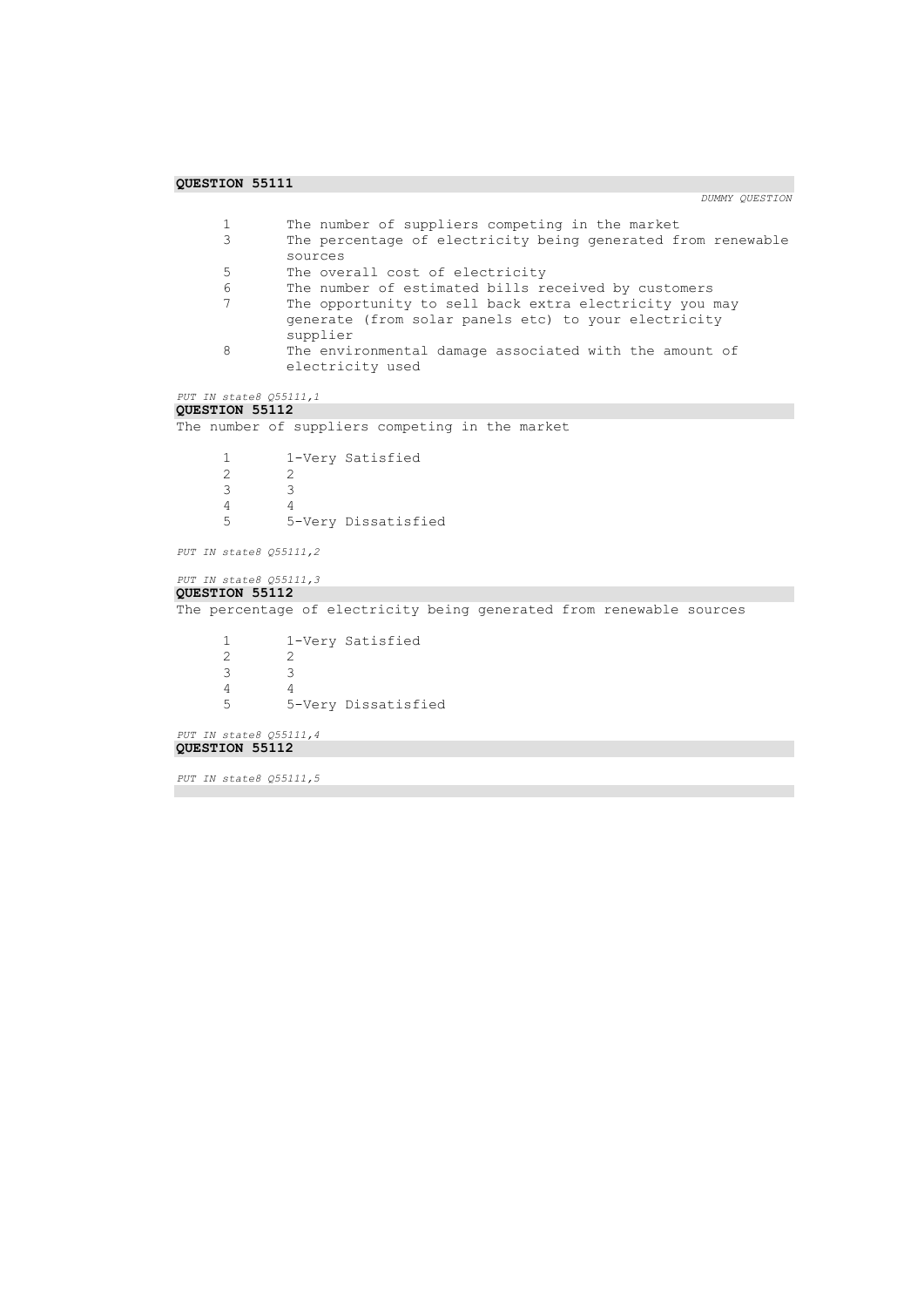```
QUESTION 55112 
The overall cost of electricity
        1 1-Very Satisfied<br>2 2
        \frac{2}{3}3 3
        \frac{4}{5}5 5-Very Dissatisfied
PUT IN state8 Q55111,6 
QUESTION 55112 
The number of estimated bills received by customers
        1 1-Very Satisfied<br>2 2
                    \frac{2}{3}3 3
        \begin{array}{ccc} 4 & & 4 \\ 5 & & 5 \end{array}5 5-Very Dissatisfied
PUT IN state8 Q55111,7 
QUESTION 55112 
The opportunity to sell back extra electricity you may generate (from 
solar panels etc) to your electricity supplier
        1 1-Very Satisfied
        \begin{array}{ccc} 2 & & 2 \\ 3 & & 3 \end{array}\begin{array}{ccc} 3 & \hspace{1.5cm} & 3 \\ 4 & \hspace{1.5cm} & 4 \end{array}\begin{array}{ccc} 4 & & 4 \\ 5 & & 5 \end{array}5 5-Very Dissatisfied
PUT IN state8 Q55111,8 
QUESTION 55112 
The environmental damage associated with the amount of electricity used
        1 1-Very Satisfied
        \begin{array}{ccc} 2 & 2 \\ 3 & 3 \end{array}3 3
        \begin{array}{cc} 4 & 4 \\ 5 & 5 \end{array}5 5-Very Dissatisfied
PUT IN state8 Q55111,9 
QUESTION 55112 
PUT IN state8 Q55111,10
```